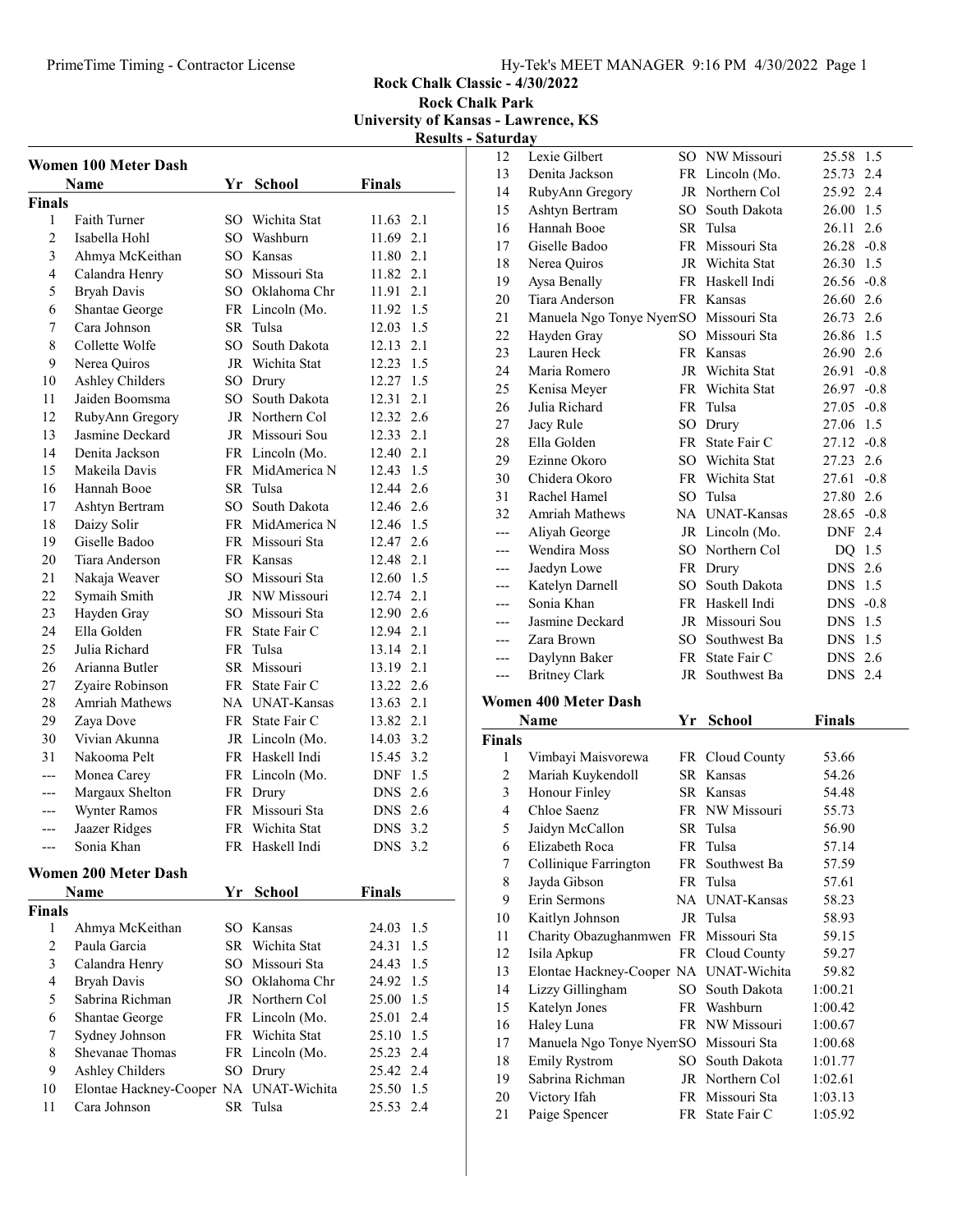Rock Chalk Classic - 4/30/2022 Rock Chalk Park

University of Kansas - Lawrence, KS

Results - Saturday

|     | Finals  (Women 400 Meter Dash) |    |                 |            |  |
|-----|--------------------------------|----|-----------------|------------|--|
|     | Name                           | Yr | <b>School</b>   | Finals     |  |
| 22  | Abigael Ostenson               |    | SO MidAmerica N | 1:07.17    |  |
| 23  | Katie Kamies                   |    | FR Missouri Sta | 1:07.98    |  |
|     | Vanessa Mercera                |    | FR Cloud County | <b>DNF</b> |  |
|     | Wendira Moss                   |    | SO Northern Col | DO         |  |
|     | Leonie Beu                     |    | FR Cloud County | <b>DNS</b> |  |
|     | Shevanae Thomas                |    | FR Lincoln (Mo. | <b>DNS</b> |  |
| --- | Imani Brown                    |    | SO Drury        | <b>DNS</b> |  |
|     | Tamia Rayford                  |    | SR Missouri Sta | <b>DNS</b> |  |
|     | <b>Yoland Boyce</b>            |    | SR Southwest Ba | <b>DNS</b> |  |
| --- | Mumina Millington              |    | FR Ottawa       | <b>DNS</b> |  |
|     | Aliyah George                  |    | JR Lincoln (Mo. | <b>DNS</b> |  |
|     | Janiah Nicholson               |    | FR MidAmerica N | <b>DNS</b> |  |

# Women 800 Meter Invite 800m

|                | <b>Name</b>              | Yr       | <b>School</b>   | <b>Finals</b> |  |
|----------------|--------------------------|----------|-----------------|---------------|--|
| Finals         |                          |          |                 |               |  |
| 1              | Avryl Johnson            | JR       | Kansas          | 2:08.16       |  |
| $\overline{2}$ | Elysia Burgos            | JR       | Southwest Ba    | 2:09.87       |  |
| 3              | Chrissani May            |          | JR Lincoln (Mo. | 2:10.24       |  |
| $\overline{4}$ | Katie McCune             | JR       | Drury           | 2:10.41       |  |
| 5              | <b>Addison Coppinger</b> |          | SO Kansas       | 2:11.69       |  |
| 6              | Evann Seratte            |          | SO Kansas       | 2:12.56       |  |
| 7              | Regina Mpigachai         |          | FR Northern Col | 2:12.94       |  |
| ---            | Erin Sermons             |          | NA UNAT-Kansas  | <b>DNF</b>    |  |
|                | Jordan Anderson          |          | Unattached      | <b>DNF</b>    |  |
| ---            | Brianna Hays             | JR       | Tulsa           | DQ            |  |
|                | Women 800 Meter          |          |                 |               |  |
|                | Name                     | Yr       | <b>School</b>   | <b>Finals</b> |  |
| Finals         |                          |          |                 |               |  |
| 1              | Lainy Williams           | JR       | Southwest Ba    | 2:15.73       |  |
| $\overline{c}$ | <b>Riley Colby</b>       |          | FR Kansas       | 2:17.01       |  |
| 3              | <b>Brocklyn Barber</b>   | $SO_{-}$ | Southwest Ba    | 2:17.04       |  |
| 4              | Alexis Barber            | $SO^-$   | Southwest Ba    | 2:17.40       |  |
| 5              | Claudrice McKoy          |          | JR Missouri Sta | 2:17.85       |  |
| 6              | Pamela Milano            |          | FR Cloud County | 2:18.96       |  |
| 7              | <b>Ashley Rolewicz</b>   |          | JR Missouri Sta | 2:19.96       |  |
| 8              | Patricia Koma            |          | SO Washburn     | 2:20.09       |  |
| 9              | Abigail Fisher           |          | FR Cloud County | 2:22.03       |  |
| 10             | Jasmyn Douglas           |          | FR Drury        | 2:22.09       |  |
| 11             | Cami Roy                 | JR       | Pittsburg St    | 2:22.54       |  |
| 12             | Claire Bruening          |          | Unattached      | 2:22.79       |  |
| 13             | Paige Twiehaus           |          | FR Kansas       | 2:22.85       |  |
| 14             | <b>Audrey Parson</b>     |          | FR Wichita Stat | 2:22.93       |  |
| 15             | <b>Passion Crews</b>     |          | FR Cloud County | 2:23.02       |  |
| 16             | <b>Aracely Martinez</b>  |          | FR Wichita Stat | 2:23.26       |  |
| 17             | Julia Brown              |          | SO Northern Col | 2:25.18       |  |
| 18             | Ludjenie Mondesir        | FR       | Cloud County    | 2:25.47       |  |
| 19             | Maya Eidman              | $SO^-$   | MidAmerica N    | 2:25.88       |  |
| 20             | <b>Talley Hill</b>       |          | SR Kansas       | 2:27.21       |  |
| 21             | Payton Duesing           | JR       | Oklahoma Chr    | 2:28.22       |  |
| 22             | Shantell Hafner          | FR       | Northern Col    | 2:28.55       |  |
| 23             | McKenna Butler           | FR       | Missouri        | 2:28.61       |  |

| 24             | Natasha Perales               |    | SO Northern Col                    | 2:29.70            |  |
|----------------|-------------------------------|----|------------------------------------|--------------------|--|
| 25             | Jaci Huckabee                 |    | JR Pittsburg St                    | 2:30.01            |  |
| 26             | Summer Olson                  |    | SR Northern Col                    | 2:32.15            |  |
| 27             | <b>Bailey Rock</b>            |    | FR Cloud County                    | 2:37.62            |  |
| 28             | Shelby Duncan                 |    | FR MidAmerica N                    | 2:39.54            |  |
| 29             | Jayme Morris                  |    | FR Haskell Indi                    | 2:53.30            |  |
| ---            | Abeba Sullivan                |    | JR Wichita Stat                    | DNS                |  |
| ---            | Daylynn Baker                 |    | FR State Fair C                    | <b>DNS</b>         |  |
| ---            | Sierra Williams               |    | SO Missouri Sta                    | <b>DNS</b>         |  |
| ---            | Edna Dar                      |    | JR Missouri Sta                    | <b>DNS</b>         |  |
| ---            | Lindsey Blehm                 |    | SO Unattached                      | <b>DNS</b>         |  |
| ---            | <b>Bailey Blake</b>           |    | SO NW Missouri                     | <b>DNS</b>         |  |
| ---            | <b>Amber Owens</b>            |    | JR NW Missouri                     | DNS                |  |
|                |                               |    |                                    |                    |  |
|                | Women 1500 Meter Invite 1,500 |    |                                    |                    |  |
|                | Name                          | Υr | <b>School</b>                      | <b>Finals</b>      |  |
| Finals         |                               |    |                                    |                    |  |
| 1              | Lona Latema                   |    | SO Kansas                          | 4:27.90            |  |
| $\overline{2}$ | Claire McCune                 |    | JR Drury                           | 4:31.37            |  |
| 3              | Sierra Williams               |    | SO Missouri Sta                    | 4:31.84            |  |
| $\overline{4}$ | Sommer Herner                 |    | JR Kansas                          | 4:32.18            |  |
| 5              | <b>Taylor Gonzales</b>        |    | SO Washburn                        | 4:35.78            |  |
| 6              | Kate Dawson                   |    | SO Pittsburg St                    | 4:38.64            |  |
| $\tau$         | Lily Johnson                  |    | SO Washburn                        | 4:43.93            |  |
| $\,$ $\,$      | Emily Pedzinski               |    | Unattached                         | 4:48.11            |  |
| 9              | Edna Dar                      |    | JR Missouri Sta                    | 4:50.27            |  |
| 10             | Abeba Sullivan                |    | JR Wichita Stat                    | 4:51.55            |  |
| 11             | Carlota Soler                 |    | FR Tulsa                           | 4:53.17            |  |
|                | Tabitha Weber                 |    | SR Southwest Ba                    | DNS                |  |
|                | Women 1500 Meter              |    |                                    |                    |  |
|                | Name                          | Yr | <b>School</b>                      | <b>Finals</b>      |  |
| Finals         |                               |    |                                    |                    |  |
| 1              | Alyna Thibault                |    | SO NW Missouri                     | 4:41.70            |  |
| $\mathfrak{2}$ | Rebeca Morales                |    | SR Oklahoma Chr                    | 4:42.03            |  |
| 3              |                               |    |                                    |                    |  |
|                |                               |    |                                    |                    |  |
|                | Patricia Koma                 |    | SO Washburn                        | 4:45.66            |  |
| 4              | <b>Bradley Weimer</b>         |    | FR Drury                           | 4:46.13            |  |
| 5              | <b>Ashley Rolewicz</b>        |    | JR Missouri Sta                    | 4:49.41            |  |
| 6              | Claudrice McKoy               |    | JR Missouri Sta                    | 4:50.52            |  |
| 7              | Jenna Muma                    | FR | Wichita Stat                       | 4:51.02            |  |
| 8              | Robyn Kowalski                |    | FR Tulsa                           | 4:51.27            |  |
| 9              | Sierra Mortensen              |    | SR Washburn                        | 4:51.29            |  |
| $10\,$         | Cami Roy                      |    | JR Pittsburg St                    | 4:53.29            |  |
| 11             | McKenna Butler                |    | FR Missouri                        | 4:53.59            |  |
| 12             | Melody Ochana                 |    | FR Cloud County                    | 4:58.51            |  |
| 13             | Eve Weber                     |    | FR Washburn                        | 4:59.07            |  |
| 14             | Peyton Pogge                  |    | FR Wichita Stat                    | 5:01.34            |  |
| 15             | Emily Saalfeld                |    | SO NW Missouri                     | 5:04.12            |  |
| 16             | Alyson Moore                  |    | NA UNAT-Kansas                     | 5:07.97            |  |
| 17             | Tori Castle                   |    | SO NW Missouri                     | 5:08.43            |  |
| 18             | Summer Olson                  |    | SR Northern Col                    | 5:10.48            |  |
| 19             | <b>Brylee Gogel</b>           |    | SO Drury                           | 5:11.74            |  |
| 20             | Kaitlynn Franks               |    | SO Pittsburg St                    | 5:21.88            |  |
| 21<br>22       | Allison Green<br>AJ Holder    |    | SR Southwest Ba<br>FR Haskell Indi | 5:23.30<br>7:40.85 |  |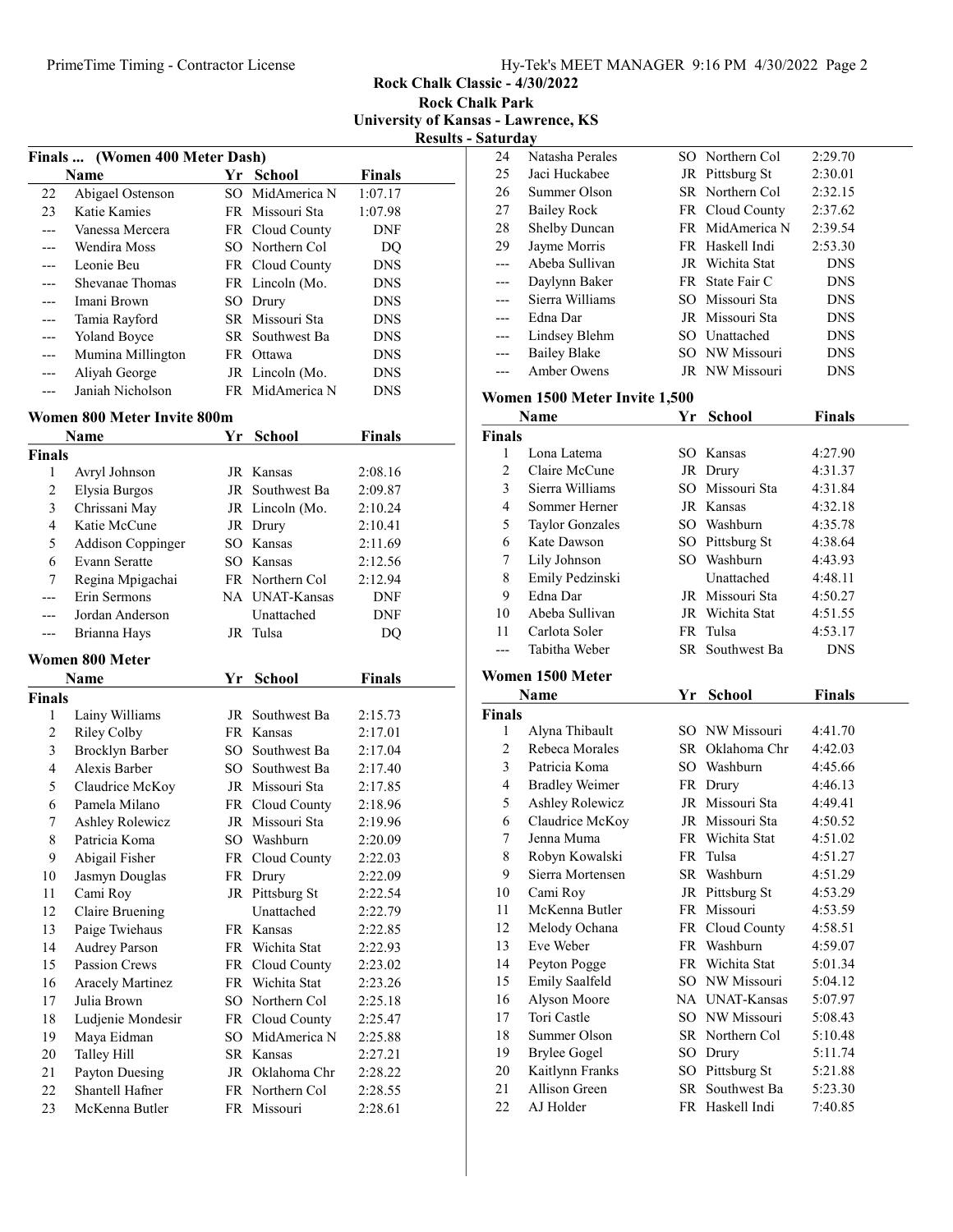Rock Chalk Classic - 4/30/2022 Rock Chalk Park

University of Kansas - Lawrence, KS

|  |  | <b>Results - Saturday</b> |
|--|--|---------------------------|
|--|--|---------------------------|

|                | Finals  (Women 1500 Meter)     |      |                                   |                 |  |  |
|----------------|--------------------------------|------|-----------------------------------|-----------------|--|--|
|                | Name                           | Yr   | <b>School</b>                     | <b>Finals</b>   |  |  |
| ---            | Lucy Ndungu                    | FR   | Cloud County                      | <b>DNS</b>      |  |  |
| ---            | Lindsey Blehm                  |      | SO Unattached                     | DNS             |  |  |
|                | Dina James                     |      | Unattached                        | <b>DNS</b>      |  |  |
|                | Katharina Goetschl             |      | FR Washburn                       | <b>DNS</b>      |  |  |
|                | Amanda Berkstresser            |      | SR Southwest Ba                   | <b>DNS</b>      |  |  |
|                | Ludjenie Mondesir              |      | FR Cloud County                   | DNS             |  |  |
|                |                                |      |                                   |                 |  |  |
|                | Women 5000 Meter               |      |                                   |                 |  |  |
|                | <b>Name</b>                    | Yr   | <b>School</b>                     | <b>Finals</b>   |  |  |
| <b>Finals</b>  |                                |      |                                   |                 |  |  |
| 1              | Melodie Leroudier              |      | SR Northern Col                   | 17:00.69        |  |  |
| $\overline{c}$ | <b>Ginger Murnieks</b>         |      | SO Missouri                       | 17:16.15        |  |  |
| 3              | Lubna Aldulaimi                |      | SO Wichita Stat                   | 17:35.41        |  |  |
| 4              | Lara Murdock                   |      | NA UNAT-Pittsbu                   | 17:39.12        |  |  |
| 5              | Shelby Palmer                  |      | JR Missouri Sta                   | 17:42.24        |  |  |
| 6              | Hannah Honeyman                |      | JR Pittsburg St                   | 17:51.88        |  |  |
| 7              | <b>Trinity Moore</b>           |      | NA UNAT-Pittsbu                   | 18:02.39        |  |  |
| 8              | Makenna Anderson               |      | SO Kansas                         | 18:06.87        |  |  |
| 9              | Alison Zigler                  |      | SR Northern Col                   | 18:48.41        |  |  |
| 10             | Natalie Clayton                |      | SO Missouri Sta                   | 18:54.08        |  |  |
| 11             | Jacinda Kwambai                |      | SO Oklahoma Chr                   | 18:55.48        |  |  |
| 12             | Abby Hake                      |      | SO Missouri                       | 19:02.45        |  |  |
| 13             | Leann Trout                    |      | SO Pittsburg St                   | 19:04.54        |  |  |
| 14             | <b>Riley Lourens</b>           |      | SO Missouri Sta                   | 19:20.74        |  |  |
| 15             | <b>Bailey Hays</b>             |      | FR NW Missouri                    | 19:22.99        |  |  |
| 16             | Kylie Ghormley                 |      | FR Missouri Sta                   | 19:30.58        |  |  |
| 17             | Lillie Kaempfe                 |      | SO Missouri Sta                   | 19:33.41        |  |  |
| 18             | Renee Trout                    |      | SO Pittsburg St                   | 19:40.68        |  |  |
| 19             | Kayla Voelker                  |      | FR Missouri Sta                   | 19:42.01        |  |  |
| 20             | Anna Sullentrup                |      | SO Missouri                       | 19:46.19        |  |  |
| 21             | Erin Topham                    |      | SO Wichita Stat                   | 19:49.29        |  |  |
| 22             | Korry Davis                    |      | FR State Fair C                   | 22:07.12        |  |  |
| ---            | Eden Schwarz                   |      | NA UNAT-Kansas                    | DNF             |  |  |
| ---            | Kenadi Krueger                 |      | FR Kansas                         | <b>DNS</b>      |  |  |
|                | <b>Women 100 Meter Hurdles</b> |      |                                   |                 |  |  |
|                | <b>Name</b>                    | Yr   | <b>School</b>                     | <b>Finals</b>   |  |  |
| Finals         |                                |      |                                   |                 |  |  |
| 1              | Ashley Miller                  |      | Unattached                        | 13.86<br>$-1.5$ |  |  |
| $\overline{c}$ | Ashley Wallace                 |      | FR Kansas                         | 14.04<br>$-1.5$ |  |  |
| 3              | Shanette Allison               |      | SO Lincoln (Mo.                   | 14.17<br>$-1.5$ |  |  |
| $\overline{4}$ | Miracle Thompson               | FR   | Cloud County                      | 14.20<br>$-1.5$ |  |  |
| 5              | Ariel Okorie                   |      | Unattached                        | 14.34<br>$-1.5$ |  |  |
| 6              | Savannah Risseeuw              |      | SO South Dakota                   | 14.63<br>$-1.5$ |  |  |
| 7              | Rochelle Etienne               |      | SR Missouri Sta                   | $14.70 - 1.6$   |  |  |
| 8              | Anna Heacock                   |      | SO Wichita Stat                   | 14.73<br>$-1.6$ |  |  |
| 9              | Sophia Myers                   |      | SO Lincoln (Mo.                   | 14.76 -1.6      |  |  |
| 10             | Maria Romero                   |      | JR Wichita Stat                   | 14.77<br>$-1.6$ |  |  |
|                |                                |      |                                   |                 |  |  |
| 11<br>12       | Ally Hammond<br>DaeLin Switzer |      | SO NW Missouri<br>FR Missouri Sta | 14.90<br>$-1.6$ |  |  |
|                |                                |      |                                   | $-4.5$<br>15.18 |  |  |
| 13<br>14       | Lauren Heck<br>Collette Wolfe  | SO - | FR Kansas<br>South Dakota         | $-4.5$<br>15.26 |  |  |
|                |                                |      |                                   | 15.36<br>$-1.6$ |  |  |
| 15             | <b>Bria Armstrong</b>          |      | FR Drury                          | 15.38<br>$-4.5$ |  |  |

| <b>aturday</b> |                                      |    |                 |               |        |
|----------------|--------------------------------------|----|-----------------|---------------|--------|
| 16             | Cornesia Calhoun-White               |    | JR Missouri Sou | $15.40 -1.5$  |        |
| 17             | Brielle Dixon                        |    | FR South Dakota | 15.47         | $-1.6$ |
| 18             | Sarah Prickett                       |    | JR NW Missouri  | 15.51         | $-1.5$ |
| 19             | Ray-Donna Lee                        |    | SO Lincoln (Mo. | 15.51         | $-4.5$ |
| 20             | Rachel Hamel                         |    | SO Tulsa        | 15.59 -1.6    |        |
| 21             | Kenisa Meyer                         |    | FR Wichita Stat | 15.64 -1.6    |        |
| 22             | Hannah Hatzenbuehler                 |    | SO NW Missouri  | 15.78 -1.6    |        |
| 23             | Mira Baccile                         |    | SO Missouri     | 15.84 -4.5    |        |
| 24             | Kate Anderson                        |    | SO Missouri Sta | $16.77 - 1.6$ |        |
| 25             | Daylynn Baker                        |    | FR State Fair C | $17.14 - 1.6$ |        |
| 26             | Paige Bradley                        |    | SO Southwest Ba | 17.58 -1.6    |        |
| 27             | Geneva Doulliard                     |    | FR Northern Col | 18.87 -1.6    |        |
| $---$          | Anya Turner                          |    | SR Northern Col | DNF -4.5      |        |
| ---            | Katelyn Darnell                      |    | SO South Dakota | DNS -4.5      |        |
| ---            | Morgan Gratza                        |    | FR Missouri Sta | DNS.          | $-1.6$ |
|                | Women 400 Meter Hurdles              |    |                 |               |        |
|                | Name                                 | Yr | <b>School</b>   | <b>Finals</b> |        |
| Finals         |                                      |    |                 |               |        |
| 1              | Anna Siemens                         |    | JR Kansas       | 1:01.45       |        |
| $\overline{c}$ | Angelina Arinze                      |    | FR Kansas       | 1:02.44       |        |
| 3              | Anna Mager                           |    | FR Tulsa        | 1:03.12       |        |
| $\overline{4}$ | Kylie Meier                          |    | JR Wichita Stat | 1:03.49       |        |
| 5              | Magdalena Burdova                    |    | JR MidAmerica N | 1:03.78       |        |
| 6              | LaNea Wallace                        |    | JR Missouri Sou | 1:04.83       |        |
| 7              | Meghan Halstead                      |    | FR Missouri Sta | 1:05.62       |        |
| 8              | Savannah Risseeuw                    |    | SO South Dakota | 1:06.04       |        |
| 9              | Craiesha Johnson                     |    | SO Northern Col | 1:06.33       |        |
| 10             | Laura Bogue                          |    | FR South Dakota | 1:06.41       |        |
| 11             | Mira Baccile                         |    | SO Missouri     | 1:06.57       |        |
| 12             | Sicely Jackson                       |    | FR Cloud County | 1:08.53       |        |
| 13             | Rebekah Rodgers                      |    | SO Southwest Ba | 1:09.13       |        |
| 14             | <b>Lily Simmons</b>                  |    | FR Southwest Ba | 1:09.92       |        |
| ---            | Geneva Doulliard                     |    | FR Northern Col | <b>DNS</b>    |        |
| ---            | Anya Turner                          |    | SR Northern Col | <b>DNS</b>    |        |
| ---            | Jameaka Mannings                     |    | SO Lincoln (Mo. | <b>DNS</b>    |        |
|                | <b>Women 3000 Meter Steeplechase</b> |    |                 |               |        |
|                | Name                                 |    | Yr School       | <b>Finals</b> |        |
| <b>Finals</b>  |                                      |    |                 |               |        |
| 1              | Amanda Berkstresser                  |    | SR Southwest Ba | 10:57.20      |        |
| $\overline{c}$ | Chloe Rylance                        |    | FR Northern Col | 11:30.36      |        |
| 3              | Marissa Dick                         |    | SO Pittsburg St | 11:31.66      |        |
| 4              | Margo Nea                            |    | SO Missouri Sta | 11:36.62      |        |
| 5              | Miranda Dick                         |    | SO Wichita Stat | 11:45.51      |        |
| 6              | Erin Hammeke                         |    | FR Pittsburg St | 11:54.40      |        |
| 7              | Abigail Zitter                       |    | SO MidAmerica N | 12:50.72      |        |
| 8              | Tavia Hart                           |    | SO Haskell Indi | 14:17.44      |        |
|                | Women 4x100 Meter Relay              |    |                 |               |        |
|                | <b>Team</b>                          |    | <b>Relay</b>    | <b>Finals</b> |        |
| Finals         |                                      |    |                 |               |        |
| 1              | Wichita State                        |    |                 | 46.03         |        |
| $\overline{c}$ | Lincoln (Mo.)                        |    |                 | 46.22         |        |
| 3              | NW Missouri                          |    |                 | 47.10         |        |
|                |                                      |    |                 |               |        |
|                |                                      |    |                 |               |        |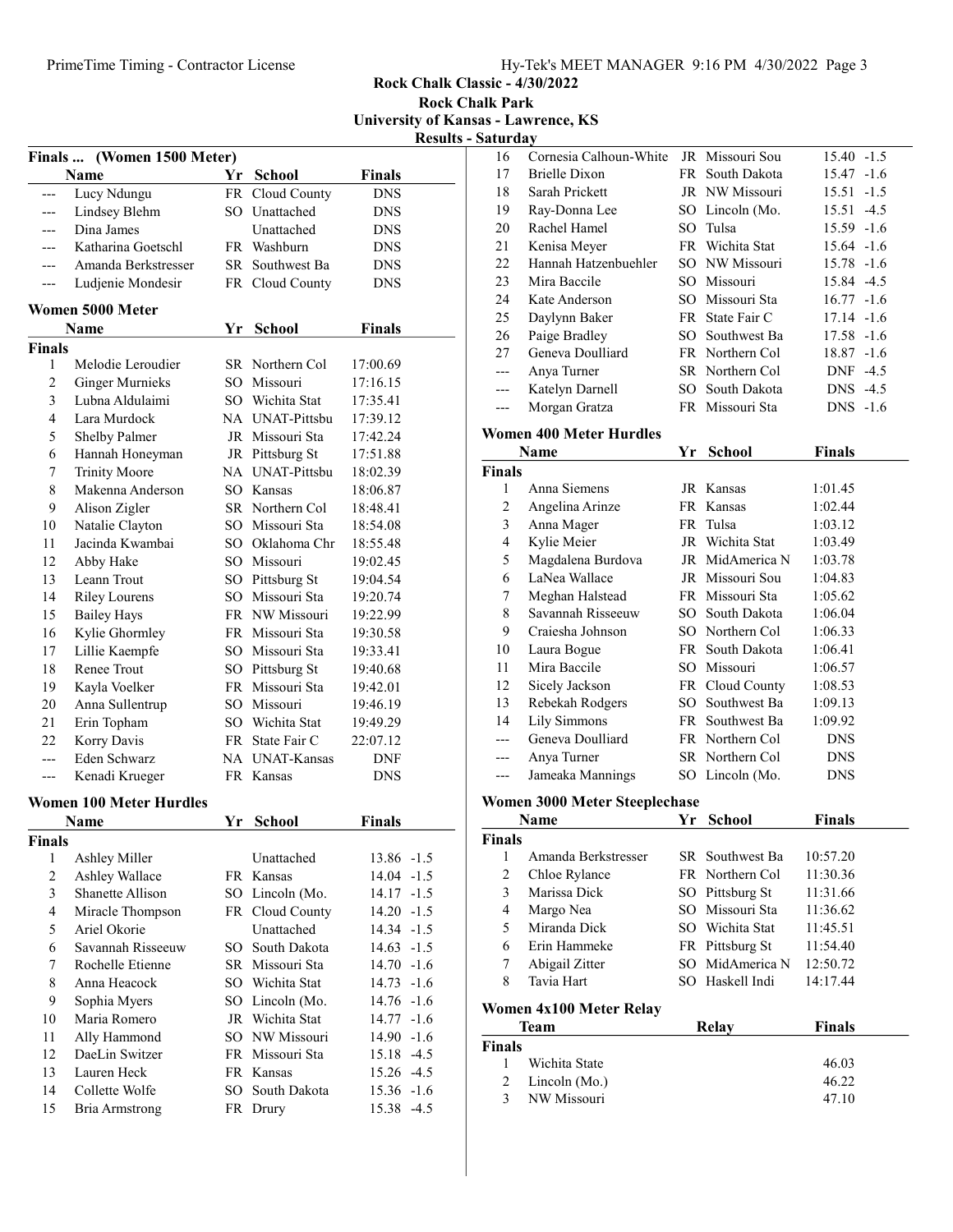Rock Chalk Classic - 4/30/2022 Rock Chalk Park

University of Kansas - Lawrence, KS

| <b>Results - Saturday</b> |
|---------------------------|
|                           |

|                | Finals  (Women 4x100 Meter Relay) |    |                 |                   |  |
|----------------|-----------------------------------|----|-----------------|-------------------|--|
|                | <b>Team</b>                       |    | Relay           | <b>Finals</b>     |  |
| 4              | Southwest Baptist                 |    |                 | 47.20             |  |
| 5              | South Dakota St.                  |    |                 | 47.41             |  |
| 6              | Northern Colorado                 |    |                 | 47.47             |  |
| 7              | MidAmerica Nazarene               |    |                 | 48.04             |  |
| 8              | Drury                             |    |                 | 48.44             |  |
| 9              | Missouri State                    |    |                 | 50.57             |  |
| 10             | Ottawa                            |    |                 | 50.69             |  |
| ---            | Kansas                            |    |                 | D <sub>O</sub>    |  |
|                |                                   |    |                 |                   |  |
|                | Women 4x400 Meter Relay           |    |                 |                   |  |
|                | Team                              |    | <b>Relay</b>    | <b>Finals</b>     |  |
| <b>Finals</b>  |                                   |    |                 |                   |  |
| 1<br>2         | Kansas                            |    |                 | 3:39.48           |  |
|                | Lincoln (Mo.)                     |    |                 | 3:41.56           |  |
| 3              | Cloud County CC                   |    |                 | 3:45.54           |  |
| $\overline{4}$ | Tulsa<br>Wichita State            |    |                 | 3:47.75           |  |
| 5<br>6         | Washburn                          |    |                 | 3:50.18           |  |
|                |                                   |    | C               | 3:51.20           |  |
| 7              | Kansas                            |    |                 | 3:56.75           |  |
| 8              | Wichita State                     |    | Β               | 4:13.03           |  |
|                | Wichita State                     |    | C               | DNF               |  |
| ---            | Tulsa                             |    | B               | DNS               |  |
|                | Missouri State                    |    |                 | <b>DNS</b>        |  |
|                | Northern Colorado                 |    |                 | DNS               |  |
|                | MidAmerica Nazarene               |    |                 | <b>DNS</b>        |  |
|                | South Dakota St.                  |    |                 | DNS               |  |
|                | Southwest Baptist                 |    |                 | DNS               |  |
| ---            | Ottawa                            |    |                 | DNS               |  |
|                | <b>Women High Jump</b>            |    |                 |                   |  |
|                | Name                              | Yr | <b>School</b>   | <b>Finals</b>     |  |
| <b>Finals</b>  |                                   |    |                 |                   |  |
| 1              | Rylee Anderson                    |    | JR Kansas       | 1.73m             |  |
| 2              | <b>Kennedy Doakes</b>             |    | FR Kansas       | 1.63m             |  |
| 2              | DaeLin Switzer                    |    | FR Missouri Sta | 1.63m             |  |
| 4              | Lily Simmons                      |    | FR Southwest Ba | 1.63m             |  |
| 5              | Semaj McGhee                      |    | JR Wichita Stat | 1.63m             |  |
| 6              | Lainy Williams                    |    | JR Southwest Ba | 1.58m             |  |
|                | Karen Lyvers                      | JR | Wichita Stat    | NH                |  |
|                | Adia Eberle                       | SR | Kansas          | NΗ                |  |
|                | Vanessa Mercera                   |    | FR Cloud County | NΗ                |  |
|                | Sophia Myers                      |    | SO Lincoln (Mo. | DNS               |  |
|                | Addison Eisenbeisz                |    | JR South Dakota | <b>DNS</b>        |  |
|                | <b>Women Pole Vault</b>           |    |                 |                   |  |
|                | Name                              | Yr | <b>School</b>   | Finals            |  |
| <b>Finals</b>  |                                   |    |                 |                   |  |
| $\mathbf{1}$   | Virgi Scardanzan                  | SO | Washburn        | 3.96m             |  |
| 2              | Rachael Mayberry                  | JR | Washburn        | 3.96m             |  |
| 3              | Andrianna Jacobs                  | SR | Nebraska        | 3.96m             |  |
| 4              | Gabby Hoke                        | FR | Kansas          | 3.81m             |  |
| 4              | Avery Brooks                      | FR | Kansas          | 3.81 <sub>m</sub> |  |
| 6              | Karen Lyvers                      | JR | Wichita Stat    | 3.81 <sub>m</sub> |  |
|                |                                   |    |                 |                   |  |

| 7              | Khristen Bryant          |    | JR Kansas       | 3.81 <sub>m</sub> |
|----------------|--------------------------|----|-----------------|-------------------|
| $\,$ $\,$      | Wendy van Nes            |    | FR South Dakota | 3.81 <sub>m</sub> |
| 9              | Taylor Starkey           |    | FR Kansas       | 3.66m             |
| 10             | Tassilyn Bolin           |    | SO Washburn     | 3.66m             |
| 11             | Margaux Thompson         |    | JR Wichita Stat | 3.51 <sub>m</sub> |
| 12             | Anna Vedral              |    | NA UNAT-Kansas  | 3.51 <sub>m</sub> |
| ---            | <b>Allison Burke</b>     |    | FR Wichita Stat | NH                |
| ---            | Alyssa Wheeler           |    | SR Wichita Stat | NH                |
| ---            | Lillie Diaz              |    | FR Wichita Stat | NH                |
| ---            | Hannah Preissler         |    | FR Nebraska     | NH                |
| ---            | Kylee Edmonds            |    | SO South Dakota | NΗ                |
| ---            | Samantha Van Hoecke      |    | JR Kansas       | NΗ                |
| ---            | Katie Beets              |    | JR Southwest Ba | NH                |
| $---$          | Natalie Lanman           |    | JR Washburn     | NH                |
| $---$          | Paige Cummings           |    | JR Southwest Ba | NΗ                |
|                |                          |    |                 |                   |
|                | <b>Women Long Jump</b>   |    |                 |                   |
|                | Name                     | Yr | <b>School</b>   | <b>Finals</b>     |
| <b>Finals</b>  |                          |    |                 |                   |
| 1              | Jaiden Boomsma           |    | SO South Dakota | 5.78m -2.4        |
| $\overline{2}$ | Ariel Okorie             |    | Unattached      | 5.70m 0.7         |
| 3              | Jamilah James            |    | SR Missouri Sta | $5.65m$ 1.2       |
| $\overline{4}$ | Chidera Okoro            |    | FR Wichita Stat | $5.55m - 0.8$     |
| 5              | Tamia Rayford            |    | SR Missouri Sta | 5.52m 1.8         |
| 6              | Maria Romero             |    | JR Wichita Stat | $5.43m - 1.6$     |
| 7              | Alyssa Hutcherson        |    | FR Washburn     | $5.39m -2.2$      |
| 8              | Annie Wendt              |    | JR South Dakota | 5.37m 1.6         |
| 9              | Ezinne Okoro             |    | SO Wichita Stat | $5.31m -0.2$      |
| 10             | Annalisa Barclay         |    | FR Lincoln (Mo. | 5.30m 0.8         |
| 11             | Hailey Harris            |    | SR Northern Col | 5.26m 2.3         |
| 12             | Shae Campbell            |    | SO South Dakota | 5.23m 5.1         |
| 13             | Randi Overkamp           |    | JR NW Missouri  | $5.18m - 0.9$     |
| 13             | <b>Brooke Jenkins</b>    |    | SO Missouri Sta | $5.18m - 3.1$     |
| 15             | Kyah Luhring             |    | SO NW Missouri  | 5.17m 3.5         |
| 16             | Semaj McGhee             |    | JR Wichita Stat | 5.11m 5.7         |
| 17             | Lauren Heck              |    | FR Kansas       | 5.09m 1.5         |
| 18             | Grace Lange              |    | FR Wichita Stat | 5.06m 1.0         |
| 19             | Jaazer Ridges            |    | FR Wichita Stat | 4.97m 2.5         |
| 20             | Jazmin Ray               |    | SO Southwest Ba | $4.84m - 1.3$     |
| 21             | Anna Heacock             |    | SO Wichita Stat | 4.77m 3.8         |
| 22             | Reanna Green             |    | FR Cloud County | 4.69m 0.2         |
| 23             | Kenisa Meyer             |    | FR Wichita Stat | 4.67m 4.8         |
| 24             | Morgan Gratza            |    | FR Missouri Sta | $4.63m$ 1.7       |
| 24             | Sophia Myers             |    | SO Lincoln (Mo. | $4.63m - 0.8$     |
| 26             | Skaila White             |    | SR Wichita Stat | $4.62m$ 0.4       |
| 27             | Juliet Lane              |    | SO Ottawa       | $4.47m$ 1.6       |
| 28             | Laura Freeman            |    | JR Ottawa       | $4.09m - 1.4$     |
|                | <b>Women Triple Jump</b> |    |                 |                   |
|                | Name                     | Yr | <b>School</b>   | <b>Finals</b>     |
| <b>Finals</b>  |                          |    |                 |                   |
| 1              | Jamilah James            |    | SR Missouri Sta | $11.84m - 2.4$    |
| $\overline{c}$ | Semaj McGhee             |    | JR Wichita Stat | $11.77m - 1.8$    |
| 3              | Lorielle Daniel          |    | SO Kansas       | 11.74m -0.9       |
| $\overline{4}$ | Faith Turner             |    | SO Wichita Stat | $11.49m -0.3$     |
|                |                          |    |                 |                   |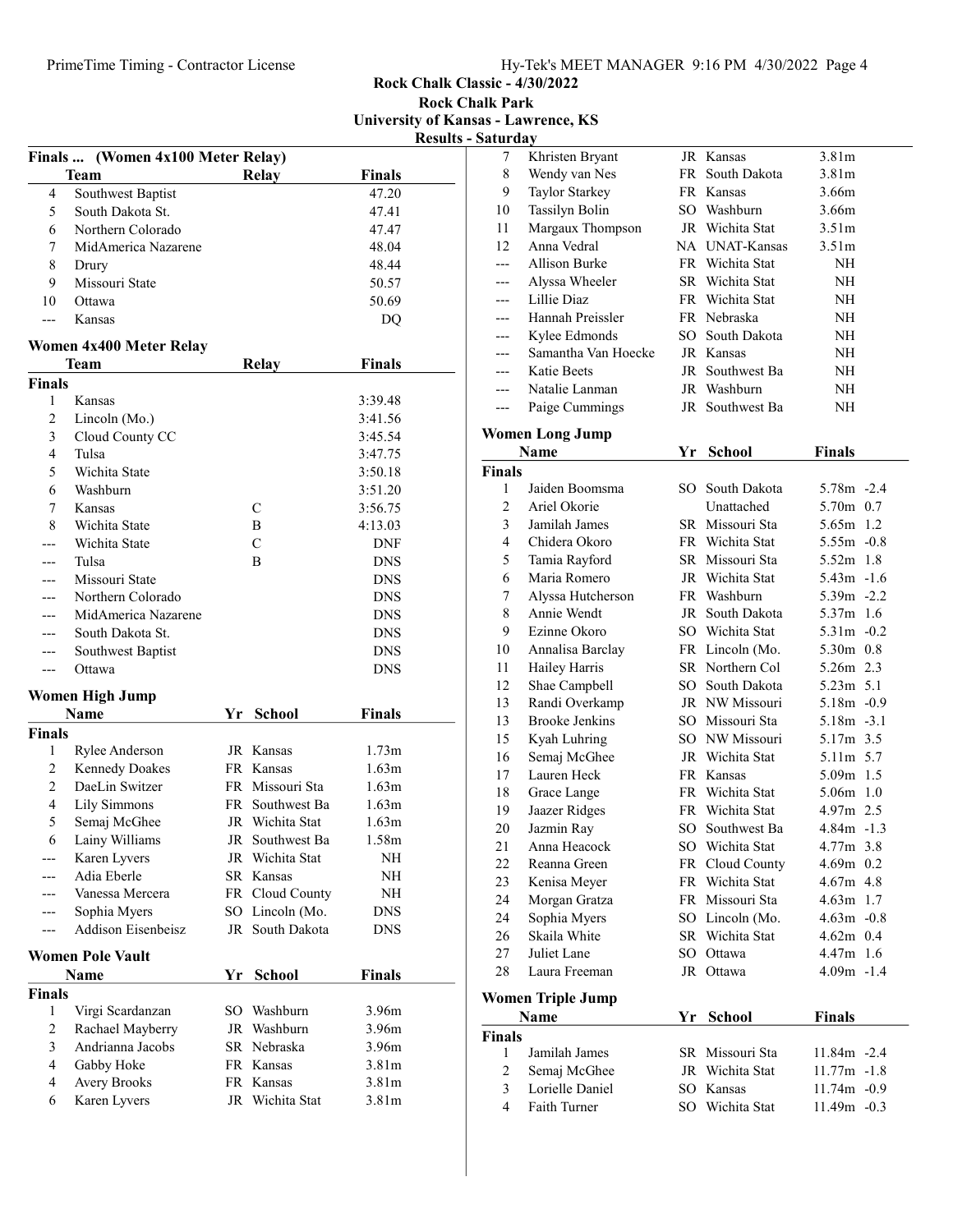Rock Chalk Classic - 4/30/2022 Rock Chalk Park

University of Kansas - Lawrence, KS Results - Saturday

|                |                               |    |                 |                          | <b>Resu</b> it: |
|----------------|-------------------------------|----|-----------------|--------------------------|-----------------|
|                | Finals  (Women Triple Jump)   |    |                 |                          |                 |
|                | Name                          |    | Yr School       | <b>Finals</b>            |                 |
| 5              | Chidera Okoro                 |    | FR Wichita Stat | $11.43m$ 0.8             |                 |
| 6              | Saudia Heard                  |    | JR Kansas       | 11.39m 1.7               |                 |
| 7              | Ezinne Okoro                  |    | SO Wichita Stat | $11.31m - 3.8$           |                 |
| 8              | Faithlyn Irving               |    | FR Cloud County | $11.22m - 1.5$           |                 |
| 9              | <b>Lisette Perez</b>          |    | JR NW Missouri  | $11.15m - 3.3$           |                 |
| 10             | Alyssa Hutcherson             |    | FR Washburn     | $11.05m - 1.6$           |                 |
| 11             | Grace Lange                   |    | FR Wichita Stat | $10.92m - 3.4$           |                 |
| 12             | Hailey Harris                 |    | SR Northern Col | $10.86m - 1.6$           |                 |
| 13             | Jaazer Ridges                 |    | FR Wichita Stat | $10.79m - 2.7$           |                 |
| 14             | Annie Wendt                   |    | JR South Dakota | $10.77m - 2.8$           |                 |
| 15             | Emma Smith                    |    | SO South Dakota | $10.62m -3.1$            |                 |
| 16             | Skaila White                  |    | SR Wichita Stat | $10.35m -4.1$            |                 |
| 17             | Olivia Richards               |    | SO Missouri Sta | $10.04m - 1.3$           |                 |
| 18             | Kate Anderson                 |    | SO Missouri Sta | $9.85m - 1.7$            |                 |
| 19             | <b>Blair Sebastian</b>        |    | SO Missouri Sta | $9.78m - 2.4$            |                 |
| 20             | Juliet Lane                   |    | SO Ottawa       | $9.41m - 2.5$            |                 |
| 21             | Laura Freeman                 |    | JR Ottawa       | $9.09m - 0.4$            |                 |
| ---            | Clare Fallon                  |    | JR Kansas       | <b>FOUL</b>              |                 |
| ---            | Jazmin Ray                    |    | SO Southwest Ba | <b>FOUL</b>              |                 |
| ---            | <b>Addison Eisenbeisz</b>     |    | JR South Dakota | DNS NWI                  |                 |
| ---            | Annalisa Barclay              |    | FR Lincoln (Mo. | DNS NWI                  |                 |
|                | <b>Women Shot Put</b>         |    |                 |                          |                 |
|                | Name                          |    | Yr School       | <b>Finals</b>            |                 |
| Finals         |                               |    |                 |                          |                 |
| 1              | Alexandra Emilianov           |    | SR Kansas       | 15.66m                   |                 |
| $\overline{2}$ | <b>Emily Stauffer</b>         |    | SR Missouri     | 15.39m                   |                 |
| 3              | Faith Leiseth                 |    | JR South Dakota | 14.52m                   |                 |
| 4              | Amanda Kakoulias              |    | SR Wichita Stat | 14.09m                   |                 |
| 5              | Anna Zimmer                   |    | SO Wichita Stat | 14.09m                   |                 |
| 6              | Emily Offenheiser             |    | SO Missouri     | 13.76m                   |                 |
| 7              | Tori Thomas                   |    | SO Kansas       | 13.62m                   |                 |
| 8              | Meghan Hettinga               |    | JR South Dakota | 12.85m                   |                 |
| 9              | Mildred Young                 |    | FR South Dakota | 12.29m                   |                 |
| 10             | Aubrie Sorrell                |    | JR Southwest Ba | 12.06m                   |                 |
| 11             | Quinn Weakley                 |    | SO NW Missouri  | 12.04m                   |                 |
| 12             | Naomi Wynn                    | SR | South Dakota    | 11.83m                   |                 |
| 13             | Gabby Hopkins                 |    | JR Wichita Stat | 11.24m                   |                 |
| 14             | True Thorne                   |    | SO South Dakota | 11.11m                   |                 |
| 15             | Mallory Callihan              |    | FR Cloud County | 10.97m                   |                 |
| 16             | Samantha Rogers               |    | FR Northern Col | 10.55m                   |                 |
| 17             | Lydia Sexton                  |    | FR Southwest Ba | 10.39m                   |                 |
| 18             | Tahisha Thompson              |    | FR Cloud County | 10.00m                   |                 |
| 19             | Brianna Utecht                |    | FR Wichita Stat | 9.80m                    |                 |
|                | Kylie Zimmer                  |    | FR Wichita Stat |                          |                 |
| ---            |                               |    | FR Missouri Sta | <b>FOUL</b>              |                 |
| ---            | Morgan Gratza<br>Ariel Okorie |    | Unattached      | <b>DNS</b><br><b>DNS</b> |                 |
| ---            |                               |    |                 |                          |                 |
|                | <b>Women Discus Throw</b>     |    |                 |                          |                 |
|                | Name                          | Yr | <b>School</b>   | <b>Finals</b>            |                 |
| Finals         |                               |    |                 |                          |                 |
| 1              | Alexandra Emilianov           |    | SR Kansas       | 57.83m                   |                 |
| $\overline{2}$ | Ames Burton                   |    | Unattached      | 53.39m                   |                 |
|                |                               |    |                 |                          |                 |

| 2                       | <b>Ashley Petr</b>               |    | Unattached      | 53.39m        |
|-------------------------|----------------------------------|----|-----------------|---------------|
| $\overline{\mathbf{4}}$ | Emily Offenheiser                |    | SO Missouri     | 50.77m        |
| 5                       | Faith Leiseth                    |    | JR South Dakota | 47.06m        |
| 6                       | Tori Thomas                      |    | SO Kansas       | 44.73m        |
| 7                       | Mildred Young                    |    | FR South Dakota | 40.07m        |
| $\,$ $\,$               | Kennedy Morris                   |    | SR South Dakota | 39.51m        |
| 9                       | True Thorne                      |    | SO South Dakota | 39.33m        |
| 10                      | Aubrie Sorrell                   |    | JR Southwest Ba | 38.20m        |
| 11                      | Madelynn Luster                  |    | FR Wichita Stat | 38.19m        |
| 12                      | Mallory Huber                    |    | FR Missouri Sou | 37.45m        |
| 13                      | Meghan Hettinga                  |    | JR South Dakota | 37.23m        |
| 14                      | Hollie Stewart                   |    | FR Cloud County | 36.20m        |
| 15                      | Mallory Callihan                 |    | FR Cloud County | 35.59m        |
| 16                      | Tahisha Thompson                 |    | FR Cloud County | 35.05m        |
| 17                      | Samantha Rogers                  |    | FR Northern Col | 34.67m        |
| 18                      | Quinn Weakley                    |    | SO NW Missouri  | 34.17m        |
| 19                      | Kaitlin Peek                     |    | FR NW Missouri  | 33.89m        |
| 20                      | Destiny Escobar                  |    | JR Ottawa       | 31.61m        |
| 21                      | Lydia Sexton                     |    | FR Southwest Ba | 28.75m        |
| 22                      | Tilda Hubbell                    |    | FR Haskell Indi | 24.70m        |
| ---                     | Kylie Zimmer                     |    | FR Wichita Stat | <b>FOUL</b>   |
| ---                     | Sophia Rivera                    |    | JR Missouri     | <b>FOUL</b>   |
| ---                     | Kendall Crowley                  |    | SO NW Missouri  | DNS           |
|                         |                                  |    |                 |               |
|                         | <b>Women Hammer Throw</b>        |    |                 |               |
|                         | <b>Name</b>                      | Yr |                 |               |
| <b>Finals</b>           |                                  |    | <b>School</b>   | <b>Finals</b> |
| 1                       | Janee Kassanavoid                |    | Nike            | 71.53m        |
| 2                       | Jilian Weir                      |    | Unattached      | 66.66m        |
| $\mathfrak{Z}$          |                                  |    | JR Missouri     | 60.93m        |
| $\overline{\mathbf{4}}$ | Sydney Oberdiek<br>Monique Hardy |    | Unattached      | 58.15m        |
| 5                       | Petra Gombas                     |    | Unattached      | 52.24m        |
| 6                       | Naomi Wynn                       |    | SR South Dakota | 50.99m        |
| 7                       | Mallory Huber                    |    | FR Missouri Sou | 49.71m        |
| 8                       | Aubrie Sorrell                   |    | JR Southwest Ba | 48.57m        |
| 9                       | Samantha Marx                    |    | FR Wichita Stat | 46.54m        |
| 10                      | Mildred Young                    |    | FR South Dakota | 45.66m        |
| 11                      | Olivia Evans                     |    | SR Missouri     | 43.51m        |
| 12                      | Tori Thomas                      |    | SO Kansas       | 43.44m        |
| 13                      | Kaitlin Peek                     |    | FR NW Missouri  | 41.13m        |
| 14                      | Anna Zimmer                      |    | SO Wichita Stat | 38.11m        |
| 15                      | Tahisha Thompson                 |    | FR Cloud County | 37.90m        |
| 16                      | Mallory Callihan                 |    | FR Cloud County | 37.84m        |
| 17                      | Hollie Stewart                   |    | FR Cloud County | 33.07m        |
| ---                     | Ames Burton                      |    | Unattached      | <b>DNS</b>    |
|                         | <b>Women Javelin Throw</b>       |    |                 |               |

|               | Name             | Yr School       | <b>Finals</b> |  |
|---------------|------------------|-----------------|---------------|--|
| Finals        |                  |                 |               |  |
|               | Atina Kamasi     | JR Missouri     | 45.34m        |  |
| $\mathcal{L}$ | Samantha Marx    | FR Wichita Stat | 41.07m        |  |
|               | Lexy Farrington  | SO Kansas       | 40.95m        |  |
| 4             | Taylor Ciccolini | FR Missouri     | 40.72m        |  |
|               | Alyse Moore      | FR Kansas       | 39.40m        |  |
|               | Blair Widmer     | SR Missouri     | 39.34m        |  |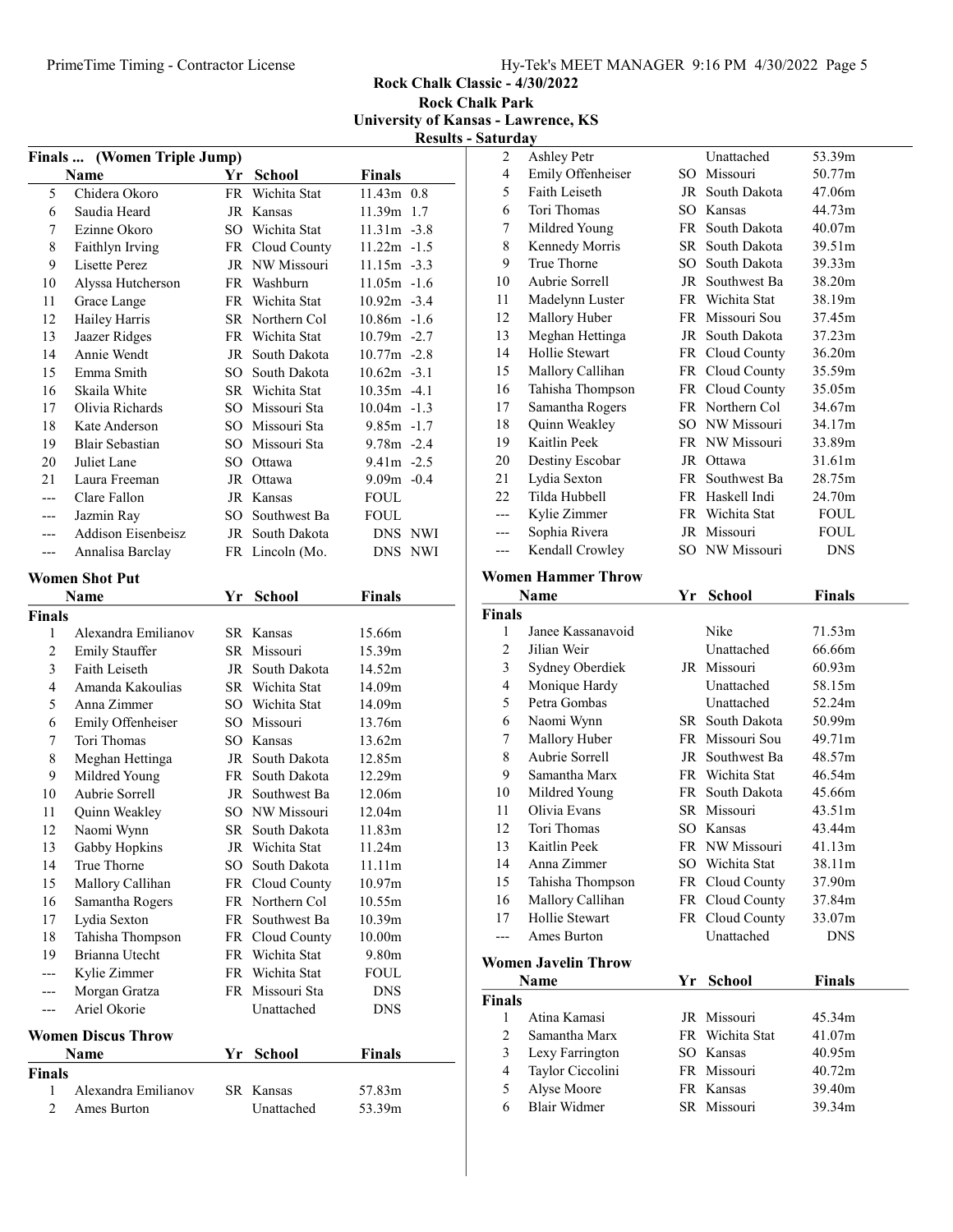Rock Chalk Classic - 4/30/2022 Rock Chalk Park

University of Kansas - Lawrence, KS

Results - Saturday

|                |                                         |    |                                    |                        | resuns |
|----------------|-----------------------------------------|----|------------------------------------|------------------------|--------|
|                | Finals  (Women Javelin Throw)           |    |                                    |                        |        |
|                | Name                                    |    | Yr School                          | <b>Finals</b>          |        |
| 7              | Kaesha George                           |    | SO Missouri                        | 38.87m                 |        |
| $\,$ 8 $\,$    | Rochelle Etienne                        |    | SR Missouri Sta                    | 37.91m                 |        |
| 9              | Jaide Rose                              |    | SO Missouri Sta                    | 37.49m                 |        |
| 10             | Cheyenne White                          |    | SO Missouri Sta                    | 37.22m                 |        |
| 11             | Nora Peterson                           |    | FR South Dakota                    | 37.13m                 |        |
| 12             | Samantha Rogers                         |    | FR Northern Col                    | 36.26m                 |        |
| 13             | Addison Long                            |    | SO NW Missouri                     | 35.61m                 |        |
| 14             | Erika Hoag                              |    | JR Wichita Stat                    | 35.14m                 |        |
| 15             | Amaya Harris                            |    | FR Haskell Indi                    | 34.54m                 |        |
| 16             | Anna Heacock                            |    | SO Wichita Stat                    | 33.00m                 |        |
| 17             | Halie Brown                             |    | JR Wichita Stat                    | 32.05m                 |        |
| 18             | Morgan Gratza                           |    | FR Missouri Sta                    | 31.98m                 |        |
| 19             | Josie Zeiger                            |    | SO NW Missouri                     | 31.83m                 |        |
| 20             | Addie Palser                            |    | JR NW Missouri                     | 31.43m                 |        |
| 21             | Aysa Benally                            |    | FR Haskell Indi                    | 29.68m                 |        |
| 22             | Brianna Utecht                          |    | FR Wichita Stat                    | 27.35m                 |        |
| 23             | Julianna Castillo                       |    | JR Kansas                          | 22.52m                 |        |
| ---            | Kourtni Hubert                          |    | JR Wichita Stat                    | <b>FOUL</b>            |        |
| ---            | Shelby Edwards                          |    | SR Washburn                        | <b>DNS</b>             |        |
|                | Men 100 Meter Dash                      |    |                                    |                        |        |
|                | Name                                    |    | Yr School                          | Finals                 |        |
| Finals         |                                         |    |                                    |                        |        |
| 1              | Freider Fornasari                       |    | FR Cloud County                    | 10.53 0.7              |        |
| $\mathfrak{2}$ | Joshua Sutton                           |    | SO Tulsa                           | 10.64 0.7              |        |
| 3              | Cameron Linville                        |    | JR Missouri Sou                    | 10.67 0.7              |        |
| $\overline{4}$ | Dominic Artis                           |    | NA UNAT-Wichita                    | 10.68 0.7              |        |
| 5              | Wyatt Heiman                            |    | SO Washburn                        | 10.70 0.7              |        |
| 6              | Zachary Adee                            |    | JR Tulsa                           | 10.75 0.7              |        |
| $\tau$         | Jerome Campbell                         |    | FR Northern Col                    | 10.81 0.6              |        |
| $\,$ 8 $\,$    | Mateo Vargas                            |    | FR Kansas                          | $10.85 + 0.0$          |        |
| 9              | Narindra Rafidimalala                   |    | SO Cloud County                    | 10.90 0.6              |        |
| 10             | Parker Love                             |    | SO Southwest Ba                    | 10.94 0.3              |        |
| 11             | Aaron Brewster                          |    | SO NW Missouri                     | 10.96 0.3              |        |
| 12             | <b>Tyler Bussey</b>                     |    | SO MidAmerica N                    | 10.97                  | 0.6    |
| 13             | Evan Henderson                          |    | FR South Dakota                    | 10.98                  | 0.6    |
| 14             | Jake Werner                             | SO | South Dakota                       | 11.01                  | 0.6    |
| 15             | <b>Tyler Pride</b>                      |    | JR Kansas                          | 11.01 4.3              |        |
| 16             | Isaac Koomson                           |    | FR Oklahoma Chr                    | 11.01                  | $+0.0$ |
| 17             | JaBrandion Douglas                      |    | SO Kansas                          | 11.02 0.6              |        |
| 18             | Zac Anderson                            |    | SO State Fair C                    | $11.05 +0.0$           |        |
| 19             | Imar Tomlinson                          |    | JR Lincoln (Mo.                    | 11.08                  | 0.6    |
| 20             | Leonardo Stewart                        |    | SO Lincoln (Mo.                    | 11.13                  | 0.3    |
| 21             | Michael Ciccio                          |    | SO Northern Col                    | 11.13                  | 4.3    |
| 22             | Clifford Robinson                       |    | SR Kansas                          | 11.13                  | 0.6    |
| 23             | <b>Ryan Dreiling</b>                    |    | NA UNAT-Wichita                    | $11.15 +0.0$           |        |
| 24             | <b>Corrion Matthews</b>                 |    | JR Drury                           | $11.18 + 0.0$          |        |
| 25             |                                         |    | SR Northern Col                    |                        |        |
| 26             | Thierry N'Seboko<br><b>Steven Cross</b> |    | JR Northern Col                    | 11.22 4.3<br>11.25 4.3 |        |
| 27             | Benicio Cruz                            |    |                                    |                        |        |
| 28             |                                         |    | FR Northern Col<br>FR State Fair C | 11.46 4.3              |        |
|                | Beaty Cannon                            |    |                                    | 11.49 4.3              |        |
| 29             | James Nkwanda                           |    | FR Cloud County                    | $11.52 +0.0$           |        |
| 30             | Francis Wailoni                         |    | FR Cloud County                    | 11.55 4.3              |        |

| Satul ua y     |                           |      |                 |               |        |
|----------------|---------------------------|------|-----------------|---------------|--------|
| 31             | <b>Ashton Peters</b>      |      | FR Haskell Indi | 13.83         | 4.3    |
| ---            | Jaleel Montgomery         |      | SO Wichita Stat | DNS           | 0.7    |
| ---            | Ben Owere                 |      | Unattached      | DNS           | $+0.0$ |
|                | Tim Ballah                |      | JR MidAmerica N | DNS           | 0.3    |
| ---            | Andrew Sembatya           |      | Unattached      | DNS           | 4.3    |
|                | Jamar Treasure            |      | FR Lincoln (Mo. | DNS           | 0.7    |
|                | Sam Fisher                |      | FR Oklahoma Chr | DNS           | 0.3    |
| ---            | Garth Williams            | JR   | MidAmerica N    | DNS           | $+0.0$ |
| ---            | Matthew Stahl             | FR - | South Dakota    | DNS           | 0.3    |
| ---            | Daniel Clarke             |      | SR South Dakota | DNS           | 0.3    |
|                | <b>Men 200 Meter Dash</b> |      |                 |               |        |
|                | Name                      | Yr   | <b>School</b>   | <b>Finals</b> |        |
| <b>Finals</b>  |                           |      |                 |               |        |
| 1              | Michael Joseph            |      | SO Kansas       | 21.19 2.9     |        |
| $\overline{c}$ | Reuben Nichols            |      | SO Lincoln (Mo. | 21.27 2.9     |        |
| 3              | Joakim Genereux           |      | SO Wichita Stat | 21.49 2.9     |        |
| 4              | Jamar Treasure            |      | FR Lincoln (Mo. | 21.59 -0.1    |        |
| 5              | Cameron Wilmington        |      | SO Kansas       | 21.63 1.3     |        |
| 6              | Enrico Cavagna            |      | FR NW Missouri  | 21.73         | 2.9    |
| 7              | Dominic Artis             |      | NA UNAT-Wichita | 21.74 2.9     |        |
| 8              | Prince Griffin            | SО   | NW Missouri     | 21.78 -0.1    |        |
| 9              | Jaylen Shropshire         |      | FR Kansas       | 21.79 1.3     |        |
| 10             | Verrell McBride           |      | JR Oklahoma Chr | 21.94 2.9     |        |
| 11             | <b>Brieon Randle</b>      |      | SR Missouri Sou | $22.01 - 0.1$ |        |
| 12             | Jake Werner               |      | SO South Dakota | 22.02         | 1.3    |
| 13             | Alphonse Igish            |      | FR Cloud County | 22.03         | 1.3    |
| 14             | Eric Patterson Jr.        |      | SO Washburn     | 22.10         | 1.3    |
| 15             | <b>Aaron Brewster</b>     |      | SO NW Missouri  | 22.11         | 1.8    |
| 16             | Leonardo Stewart          |      | SO Lincoln (Mo. | 22.30         | 1.3    |
| 17             | Joshua Sutton             |      | SO Tulsa        | 22.31         | 2.9    |
| 18             | Mateo Vargas              |      | FR Kansas       | $22.33 - 1.3$ |        |
| 19             | Michael Ciccio            |      | SO Northern Col | 22.43 -1.3    |        |
| 20             | Ke'adre Thompson          |      | SO Wichita Stat | 22.44 1.8     |        |
| 21             | JaBrandion Douglas        |      | SO Kansas       | $22.44 - 1.3$ |        |
| 22             | Evan Henderson            |      | FR South Dakota | 22.52 1.8     |        |
| 23             | Kevaughn Goldson          |      | FR Lincoln (Mo. | 22.62 1.5     |        |
| 24             | Isaac Koomson             |      | FR Oklahoma Chr | 22.88         | 1.8    |
| 25             | Marc Poland               |      | FR Missouri     | 22.89         | 1.2    |
| 26             | William Johnson           |      | FR Ottawa       | 23.00         | 1.2    |
| 27             | DauJaughn Murray          | SO   | Lincoln (Mo.    | 23.03         | 1.5    |
| 28             | Zac Anderson              | SO.  | State Fair C    | 23.04         | 1.5    |
| 29             | Benicio Cruz              |      | FR Northern Col | 23.29         | 1.2    |
| 30             | Konrad Marshall           |      | JR Kansas       | 23.53         | 1.5    |
| 31             | <b>Beaty Cannon</b>       |      | FR State Fair C | 24.49         | 1.2    |
| 32             | Cam Denmark               |      | Unattached      | 24.68         | 1.2    |
| 33             | <b>Ashton Peters</b>      |      | FR Haskell Indi | 29.00         | 1.2    |
| ---            | Lymon Sneed               |      | FR Northern Col | DNF           | 1.2    |
| ---            | Matthew Stahl             |      | FR South Dakota | <b>DNS</b>    | 1.3    |
| ---            | Andrew Sembatya           |      | Unattached      | <b>DNS</b>    | 1.5    |
|                | Dowdy Elazarig            |      | SO Wichita Stat | <b>DNS</b>    | 1.8    |
|                | <b>Ryan Dreiling</b>      |      | NA UNAT-Wichita | DNS.          | $-1.3$ |
|                | Jeriel Thomas             |      | Unattached      | DNS.          | $-1.3$ |
|                | Jax Brandes               |      | FR State Fair C | <b>DNS</b>    | 1.5    |
| ---            | Parker Love               | SO.  | Southwest Ba    | DNS           | $-0.1$ |
|                |                           |      |                 |               |        |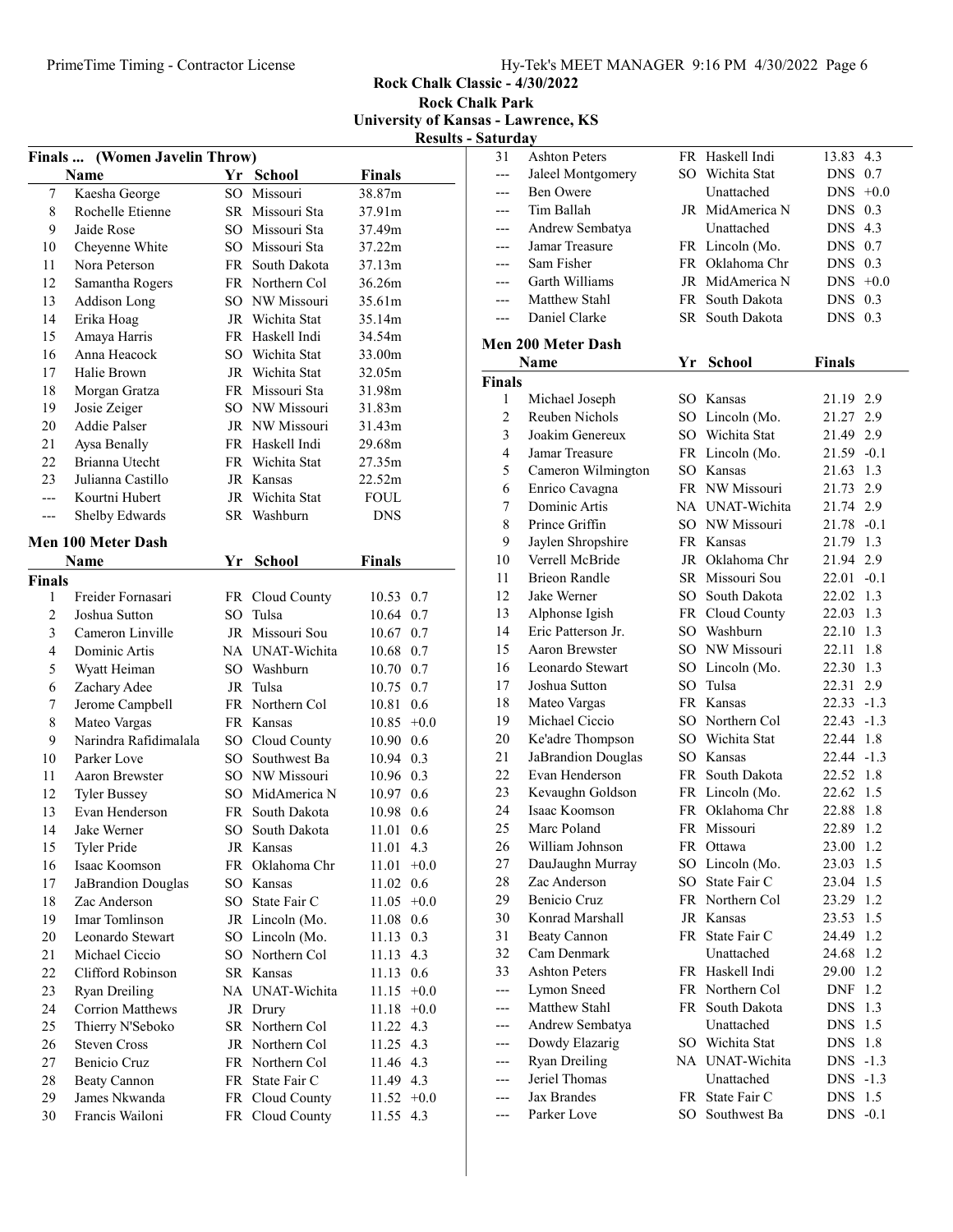## PrimeTime Timing - Contractor License Hy-Tek's MEET MANAGER 9:16 PM 4/30/2022 Page 7

### Rock Chalk Classic - 4/30/2022

Rock Chalk Park University of Kansas - Lawrence, KS Results - Saturday

| Finals  (Men 200 Meter Dash) |                                   |     |                                    |                          |  |  |
|------------------------------|-----------------------------------|-----|------------------------------------|--------------------------|--|--|
|                              | Name                              | Yr  | <b>School</b>                      | <b>Finals</b>            |  |  |
|                              | Jaleel Montgomery                 | SO  | Wichita Stat                       | $DNS -0.1$               |  |  |
|                              | Clifford Robinson                 | SR  | Kansas                             | 1.8<br><b>DNS</b>        |  |  |
|                              | Joshua O'Brien                    |     | SR MidAmerica N                    | <b>DNS</b><br>1.8        |  |  |
| ---                          | <b>Tyler Bussey</b>               |     | SO MidAmerica N                    | DNS -1.3                 |  |  |
| ---                          | Narindra Rafidimalala             |     | SO Cloud County                    | $-1.3$<br>DNS            |  |  |
| ---                          | Jonathan Dende                    |     | FR Cloud County                    | DNS<br>1.3               |  |  |
| ---                          | Francis Wailoni                   |     | FR Cloud County                    | 1.2<br>DNS               |  |  |
| ---                          | Imar Tomlinson                    |     | JR Lincoln (Mo.                    | <b>DNS</b><br>1.8        |  |  |
|                              | James Nkwanda                     |     | FR Cloud County                    | 1.5<br>DNS               |  |  |
| ---                          | Freider Fornasari                 |     | FR Cloud County                    | DNS 2.9                  |  |  |
|                              | <b>Corrion Matthews</b>           |     | JR Drury                           | DNS 1.5                  |  |  |
| ---                          | Dervin Walker                     | FR  | Lincoln (Mo.                       | DNS -0.1                 |  |  |
| ---                          | Sam Fisher                        |     | FR Oklahoma Chr                    | $DNS -0.1$               |  |  |
| ---                          | <b>Gabriel Salas</b>              |     | Unattached                         | DNS 1.5                  |  |  |
| ---                          | Zachary Charles                   |     | SO Missouri                        | DNS 1.2                  |  |  |
| ---                          | Tim Ballah                        |     | JR MidAmerica N                    | $DNS -0.1$               |  |  |
| ---                          | Morgan Conner                     | FR  | Wichita Stat                       | DNS -1.3                 |  |  |
|                              | Men 400 Meter Dash                |     |                                    |                          |  |  |
|                              | Name                              | Yr  | <b>School</b>                      | <b>Finals</b>            |  |  |
| <b>Finals</b>                |                                   |     |                                    |                          |  |  |
| 1                            | <b>Emmanuel Wanga</b>             |     | SO Cloud County                    | 48.94                    |  |  |
| $\overline{c}$               | Hassan Abidi                      |     | FR Cloud County                    | 49.37                    |  |  |
| 3                            | RJ Hutchison                      |     | FR Wichita Stat                    | 49.77                    |  |  |
| $\overline{4}$               | Daniel Siaffa                     |     | FR Cloud County                    | 49.79                    |  |  |
| 5                            | Timothy Nyinguan                  |     | SO Cloud County                    | 49.90                    |  |  |
| 6                            | DauJaughn Murray                  |     | SO Lincoln (Mo.                    | 49.93                    |  |  |
| 7                            | Thailan Hallman                   |     | FR South Dakota                    | 49.95                    |  |  |
| 8                            | Kyran Lacy                        |     | JR Tulsa                           | 50.03                    |  |  |
| 9                            | JD Prinsloo                       | SO. | Wichita Stat                       | 50.05                    |  |  |
| 10                           | Kevaughn Goldson                  | FR  | Lincoln (Mo.                       | 50.25                    |  |  |
| 11                           | Daryl Turner                      | SO. | Tulsa                              | 50.74                    |  |  |
| 12                           | Jesse Hayward                     | SО  | Northern Col                       | 51.05                    |  |  |
| 13                           | Makaylin Forbes                   |     | FR Southwest Ba                    | 51.14                    |  |  |
| 14                           | Max Ceplecha                      | FR  | South Dakota                       | 51.39                    |  |  |
| 15                           | Nathan Parker                     | FR  | MidAmerica N                       | 51.66                    |  |  |
| 16                           | Konrad Marshall                   |     | JR Kansas                          | 51.99                    |  |  |
| $17\,$                       | Alexander Jung                    |     | FR Kansas                          | 52.62                    |  |  |
| 18                           | Marc Poland                       |     | FR Missouri                        | 52.96                    |  |  |
| 19                           | Ty Lewis                          |     | FR State Fair C                    | 54.05                    |  |  |
| 20                           | Zack Dyer                         |     | SO State Fair C                    | 54.89                    |  |  |
| 21                           | Ethan Sims                        |     | FR State Fair C                    | 56.03                    |  |  |
| 22                           | Lymon Sneed                       |     | FR Northern Col<br>SO Oklahoma Chr | 1:01.35                  |  |  |
| ---                          | Coby Trevino<br>Evan Sanni-Thomas |     | FR Tulsa                           | DQ                       |  |  |
| <br>                         | Wyatt Leutzinger                  |     | NA UNAT-Wichita                    | <b>DNS</b><br><b>DNS</b> |  |  |
|                              | Jalen McGee                       |     | Unattached                         | <b>DNS</b>               |  |  |
| --                           | Alphonse Igish                    |     | FR Cloud County                    | <b>DNS</b>               |  |  |
|                              | Jeriel Thomas                     |     | Unattached                         | <b>DNS</b>               |  |  |
|                              | Gabriel Salas                     |     | Unattached                         | <b>DNS</b>               |  |  |
|                              | Morgan Conner                     |     | FR Wichita Stat                    | <b>DNS</b>               |  |  |
|                              | Camden Miller                     |     | SO Oklahoma Chr                    | <b>DNS</b>               |  |  |
| ---                          | Jalen Lyon                        | SR  | Northern Col                       | <b>DNS</b>               |  |  |

|                | Men 800 Meter                    |     |                 |               |
|----------------|----------------------------------|-----|-----------------|---------------|
|                | Name                             | Yr  | School          | <b>Finals</b> |
| <b>Finals</b>  |                                  |     |                 |               |
| 1              | Troy Davidson                    | SO. | Southwest Ba    | 1:53.64       |
| $\overline{c}$ | Keiontae Williamson              |     | JR Oklahoma Chr | 1:55.55       |
| 3              | Collen Mclain                    |     | FR Washburn     | 1:56.71       |
| 4              | Xavier Wolf                      |     | JR Kansas       | 1:56.72       |
| 5              | Marcus Freeman Jr.               |     | NA UNAT-Kansas  | 1:57.06       |
| 6              | Ethan Anthony                    |     | SO Oklahoma Chr | 1:57.57       |
| 7              | Jelte van Atten                  |     | JR Oklahoma Chr | 1:58.19       |
| 8              | Quwayne Reid                     |     | FR Cloud County | 1:58.41       |
| 9              | Graham Hudelson                  |     | SO Pittsburg St | 1:58.72       |
| 10             | Stephenson Fleuriot              |     | SO MidAmerica N | 1:58.75       |
| 11             | Austin McNair                    |     | SO Oklahoma Chr | 1:58.76       |
| 12             | Kael Ecord                       |     | FR Washburn     | 1:59.24       |
| 13             | Matt Harding                     |     | JR Kansas       | 1:59.38       |
| 14             | Samuel Maldonado                 |     | FR NW Missouri  | 1:59.92       |
| 15             | Colin Webber                     |     | SR Pittsburg St | 2:00.08       |
| 16             | Anthony Carranza                 | SO. | MidAmerica N    | 2:00.51       |
| 17             | <b>Austin Popplewell</b>         |     | FR Missouri     | 2:00.72       |
| 18             | Marlon Williams                  |     | NA UNAT-Pittsbu | 2:01.18       |
| 19             | <b>Cason Suggs</b>               |     | SR Missouri     | 2:01.73       |
| 20             | Rylan Cheney                     |     | SO Cloud County | 2:01.83       |
| 21             | Luke Winkler                     |     | FR Missouri     | 2:02.16       |
| 22             | Aidan Anastas                    |     | SR Northern Col | 2:02.49       |
| 23             | Michael Moriarty                 |     | SO Missouri     | 2:03.63       |
| 24             | Davis Capps                      |     | FR Pittsburg St | 2:04.01       |
| 25             | Cejay Morrison                   |     | FR Cloud County | 2:04.10       |
| 26             | Evan Jacobs                      |     | Unattached      | 2:04.59       |
| 27             | Will O'Keefe                     |     | SR Southwest Ba | 2:06.14       |
| 28             | Quentin Worley                   |     | FR Missouri     | 2:07.93       |
| 29             | Julian Avila                     |     | SO Cloud County | 2:08.00       |
| 30             | <b>Bret Bourquin</b>             |     | FR MidAmerica N | 2:09.70       |
| 31             | Ty Lewis                         |     | FR State Fair C | 2:12.50       |
| 32             | Ryan Smith                       |     | FR State Fair C | 2:12.61       |
| 33             | Zack Dyer                        |     | SO State Fair C | 2:12.62       |
| 34             | Juan Herrera                     |     | FR State Fair C | 2:15.79       |
| 35             | Anson Moses                      | FR  | Cloud County    | 2:21.53       |
| 36             | Nathaniel Jim                    |     | FR Haskell Indi | 2:31.25       |
| ---            | Michael Iyali                    |     | SO Cloud County | <b>DNS</b>    |
| ---            | <b>Raziel Patton</b>             |     | FR Cloud County | DNS           |
|                | Thomas Knudsen                   |     | FR MidAmerica N | <b>DNS</b>    |
|                | Ethan Montgomery                 |     | Unattached      | <b>DNS</b>    |
| ---            | <b>Tyler Moore</b>               |     | FR Haskell Indi | <b>DNS</b>    |
| ---            | Mitch Sailer                     |     | SO Pittsburg St | DNS           |
| ---            | Edwin Kipainoi                   |     | SO Cloud County | DNS           |
| ---            | Mackinon Mokoro                  |     | FR Kansas       | DNS           |
|                |                                  |     |                 |               |
|                | <b>Men 800 Meter Invite 800m</b> |     |                 |               |
|                | Name                             | Yr  | School          | <b>Finals</b> |
| <b>Finals</b>  |                                  |     |                 |               |
| 1              | Bryce Hoppel                     |     | Adidas          | 1:48.00       |
| 2              | <b>Dylan Burrows</b>             |     | JR Oklahoma Chr | 1:49.36       |
| 3              | A J Green                        |     | SO Kansas       | 1:49.89       |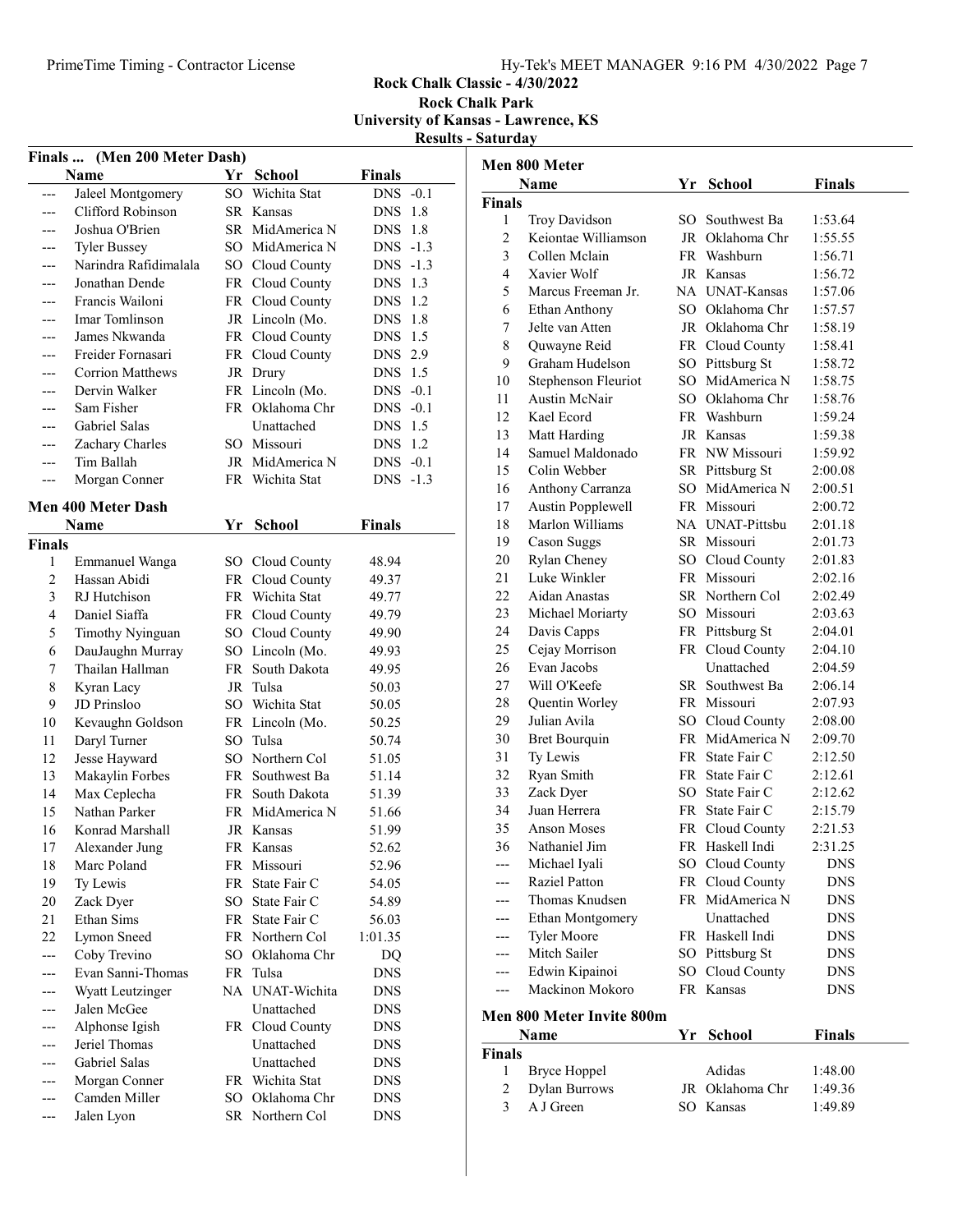Rock Chalk Classic - 4/30/2022

Rock Chalk Park University of Kansas - Lawrence, KS

|  | Results - Saturdav |
|--|--------------------|
|  |                    |

|               |                                      |    |                 |               | result |
|---------------|--------------------------------------|----|-----------------|---------------|--------|
|               | Finals  (Men 800 Meter Invite 800m)  |    |                 |               |        |
|               | Name                                 |    | Yr School       | <b>Finals</b> |        |
| 4             | Mason Strader                        |    | SO Pittsburg St | 1:51.85       |        |
| 5             | TJ Robinson                          |    | SO Kansas       | 1:53.47       |        |
| 6             | Colin Dwyer                          |    | JR Kansas       | 1:53.74       |        |
| 7             | Matt Wilson                          |    | SR Pittsburg St | 1:53.92       |        |
| 8             | Josh Cable                           |    | SO Wichita Stat | 1:55.16       |        |
| ---           | Justice Dick                         |    | JR Kansas       | <b>DNF</b>    |        |
|               | Men 1500 Meter Invite 1,500          |    |                 |               |        |
|               | Name                                 |    | Yr School       | <b>Finals</b> |        |
| <b>Finals</b> |                                      |    |                 |               |        |
| 1             | Connar Southard                      |    | SR Pittsburg St | 3:49.32       |        |
| 2             | Matt Moler                           |    | JR Drury        | 3:51.44       |        |
| 3             | Quenton Walion                       |    | FR Kansas       | 3:51.83       |        |
| 4             | Justice Dick                         |    | JR Kansas       | 3:53.19       |        |
| 5             | Owen Pearce                          |    | SO Oklahoma Chr | 3:57.84       |        |
| 6             | Evan Smith                           |    | SO Southwest Ba | 3:58.89       |        |
| 7             | Jake Norris                          |    | JR NW Missouri  | 4:00.02       |        |
| 8             | Riley Vandaveer                      |    | FR Wichita Stat |               |        |
|               | <b>Chandler Gibbens</b>              |    |                 | 4:02.59       |        |
| ---           | Collen Mclain                        |    | SO Kansas       | DNF           |        |
| ---           |                                      |    | FR Washburn     | <b>DNS</b>    |        |
|               | Men 1500 Meter                       |    |                 |               |        |
|               | Name                                 |    | Yr School       | <b>Finals</b> |        |
| <b>Finals</b> |                                      |    |                 |               |        |
| 1             | Quentin Worley                       |    | FR Missouri     | 3:56.13       |        |
| 2             | William Kershaw                      |    | SO Drury        | 3:57.13       |        |
| 3             | Cole Sutton                          |    | FR Drury        | 3:59.08       |        |
| 4             | Davis Capps                          |    | FR Pittsburg St | 3:59.34       |        |
| 5             | Nathan Gray                          |    | FR Washburn     | 3:59.95       |        |
| 6             | Colten Brown                         |    | SO Oklahoma Chr | 4:01.26       |        |
| 7             | Michael Ronzone                      |    | JR Kansas       | 4:01.86       |        |
| 8             | Mackinon Mokoro                      |    | FR Kansas       | 4:02.49       |        |
| 9             | Jacob Wheat                          |    | Adam State      | 4:03.53       |        |
| 10            | Colby Garner                         |    | FR Drury        | 4:05.13       |        |
| 11            | Colin Webber                         |    | SR Pittsburg St | 4:05.67       |        |
| 12            | <b>Timothy Chambers</b>              |    | SR Northern Col | 4:05.67       |        |
| 13            | <b>Austin Popplewell</b>             |    | FR Missouri     | 4:06.12       |        |
| 14            | Colby Sanders                        |    | JR Southwest Ba | 4:06.35       |        |
| 15            | Gustav Morch                         |    | FR Washburn     | 4:06.51       |        |
| 16            | Gabriel Chinya                       |    | SO Washburn     | 4:06.96       |        |
| 17            | Bryce Kaufmann                       |    | SO Pittsburg St | 4:07.02       |        |
| 18            | Edwin Kipainoi                       |    | SO Cloud County | 4:07.64       |        |
| 19            | Joe Kremp                            | FR | Southwest Ba    | 4:07.74       |        |
| 20            | Mitch Sailer                         |    | SO Pittsburg St | 4:08.65       |        |
| 21            |                                      |    | SR Pittsburg St | 4:10.54       |        |
| 22            | Nicholas Ray<br><b>Bradley Davis</b> |    | Unattached      | 4:10.55       |        |
| 23            | CJ Kneisler                          |    | NA UNAT-Pittsbu | 4:12.05       |        |
|               |                                      |    |                 |               |        |
| 24            | Trevor Ramsdell                      |    | JR NW Missouri  | 4:15.17       |        |
| 25            | Daniel Garrison                      | JR | Southwest Ba    | 4:15.23       |        |
| 26            | Matthew Griffith                     |    | Unattached      | 4:19.40       |        |
| 27            | John Bear                            |    | SO Pittsburg St | 4:22.97       |        |
| 28            | Owen Massaro                         |    | FR MidAmerica N | 4:30.92       |        |
| 29            | Ryan Smith                           |    | FR State Fair C | 4:34.52       |        |

| Saturday       |                                     |    |                                |               |
|----------------|-------------------------------------|----|--------------------------------|---------------|
| 30             | Bramwel Kosgei                      |    | FR MidAmerica N                | 4:43.12       |
| 31             | Juan Herrera                        |    | FR State Fair C                | 4:43.81       |
| 32             | Aidan Thomas                        |    | FR MidAmerica N                | 4:45.71       |
| ---            | Luke Winkler                        |    | FR Missouri                    | DNF           |
| ---            | Ryan Mata                           |    | SO Missouri                    | DNF           |
| ---            | Jaiven Hale                         |    | Unattached                     | <b>DNS</b>    |
| ---            | Ethan Anthony                       |    | SO Oklahoma Chr                | <b>DNS</b>    |
| ---            | Kidus Misgina                       |    | FR Cloud County                | <b>DNS</b>    |
| ---            | Derrick Spicer                      |    | JR MidAmerica N                | <b>DNS</b>    |
| ---            | Michael Iyali                       |    | SO Cloud County                | <b>DNS</b>    |
| ---            | Ethan Montgomery                    |    | Unattached                     | DNS           |
|                | Men 5000 Meter                      |    |                                |               |
|                |                                     |    |                                |               |
|                | Name                                | Yr | <b>School</b>                  | <b>Finals</b> |
| <b>Finals</b>  |                                     |    |                                |               |
| 1              | Braden Zaner                        |    | NA UNAT-Pittsbu                | 14:30.49      |
| $\mathfrak{2}$ | Jackson Caldwell                    |    | JR Wichita Stat                | 14:33.24      |
| 3              | Kidus Misgina                       |    | FR Cloud County                | 14:36.15      |
| $\overline{4}$ | Peter Walsdorf                      |    | NA UNAT-Kansas                 | 14:41.28      |
| 5              | Colton Meyers                       |    | SR Oklahoma Chr                | 14:45.89      |
| 6              | Ryan Mata                           |    | SO Missouri                    | 14:50.22      |
| 7              | Nathan Hall                         |    | SR Missouri                    | 14:53.30      |
| 8              | Jacob Nkamasiai                     |    | SR NW Missouri                 | 14:54.72      |
| 9              | Edwin Kipainoi                      |    | SO Cloud County                | 15:12.10      |
| 10             | Fedrick Kipyego                     |    | SR NW Missouri                 | 15:13.43      |
| 11             | Cesar Ramirez                       |    | NA UNAT-Wichita                | 15:14.27      |
| 12             | Erik Enriquez                       |    | NA UNAT-Wichita                | 15:24.40      |
| 13             | Adam Kahnk                          |    | NA UNAT-Pittsbu                | 15:25.53      |
| 14             | Jake Ralston                        |    | JR Kansas                      | 15:26.43      |
| 15             | Ryan Butler                         |    | JR Kansas                      | 15:27.10      |
| 16             | Tony Galanti                        |    | Unattached                     | 15:29.26      |
| 17             | Isaac Rascon                        |    | FR Northern Col                | 15:31.36      |
| 18             | <b>Austin Goetsche</b>              |    | FR NW Missouri                 | 15:48.75      |
| 19             | Craig LaBrue                        |    | NA UNAT-Pittsbu                | 16:25.26      |
| 20             | Charlie Wallace                     |    | JR Pittsburg St                | 16:26.33      |
| 21             | Albert Maliko                       |    | JR MidAmerica N                | 16:46.81      |
| $---$          | Chandler Gibbens                    |    | SO Kansas                      | <b>DNS</b>    |
| ---            | Lucas Futey                         |    | Unattached                     | <b>DNS</b>    |
| ---            | Michael Iyali                       |    | SO Cloud County                | <b>DNS</b>    |
| ---            | Logan Shaw                          |    | FR State Fair C                | <b>DNS</b>    |
|                | David Kibet                         |    | FR Washburn                    | <b>DNS</b>    |
|                | Rylan Brown                         |    | Unattached                     | DNS           |
| ---            | Will Baldwin                        |    | Unattached                     | <b>DNS</b>    |
|                | <b>Men 110 Meter Hurdles</b>        |    |                                |               |
|                | Name                                | Yr | <b>School</b>                  | <b>Finals</b> |
| <b>Finals</b>  |                                     |    |                                |               |
| 1              |                                     |    | FR Northern Col                | $14.26 - 3.5$ |
| $\overline{c}$ | Jerome Campbell<br>Rashane Bartlett |    |                                |               |
| 3              | Romain Henry                        |    | SO Lincoln (Mo.<br>FR Washburn | $14.26 - 3.5$ |
| $\overline{4}$ |                                     |    | SO South Dakota                | $14.60 - 3.5$ |
|                | Pierre Lear                         |    | SO Kansas                      | $14.62 - 3.5$ |
| 5              | Cameron Wilmington                  |    |                                | $14.65 - 3.5$ |
| 6              | Jaden Patterson                     |    | FR Kansas                      | 14.73 -3.5    |
| 7<br>8         | Chris McKinzy Jr.                   |    | SO Missouri                    | 15.06 -2.0    |
|                | <b>Grant Downes</b>                 |    | SR Kansas                      | 15.15 -1.9    |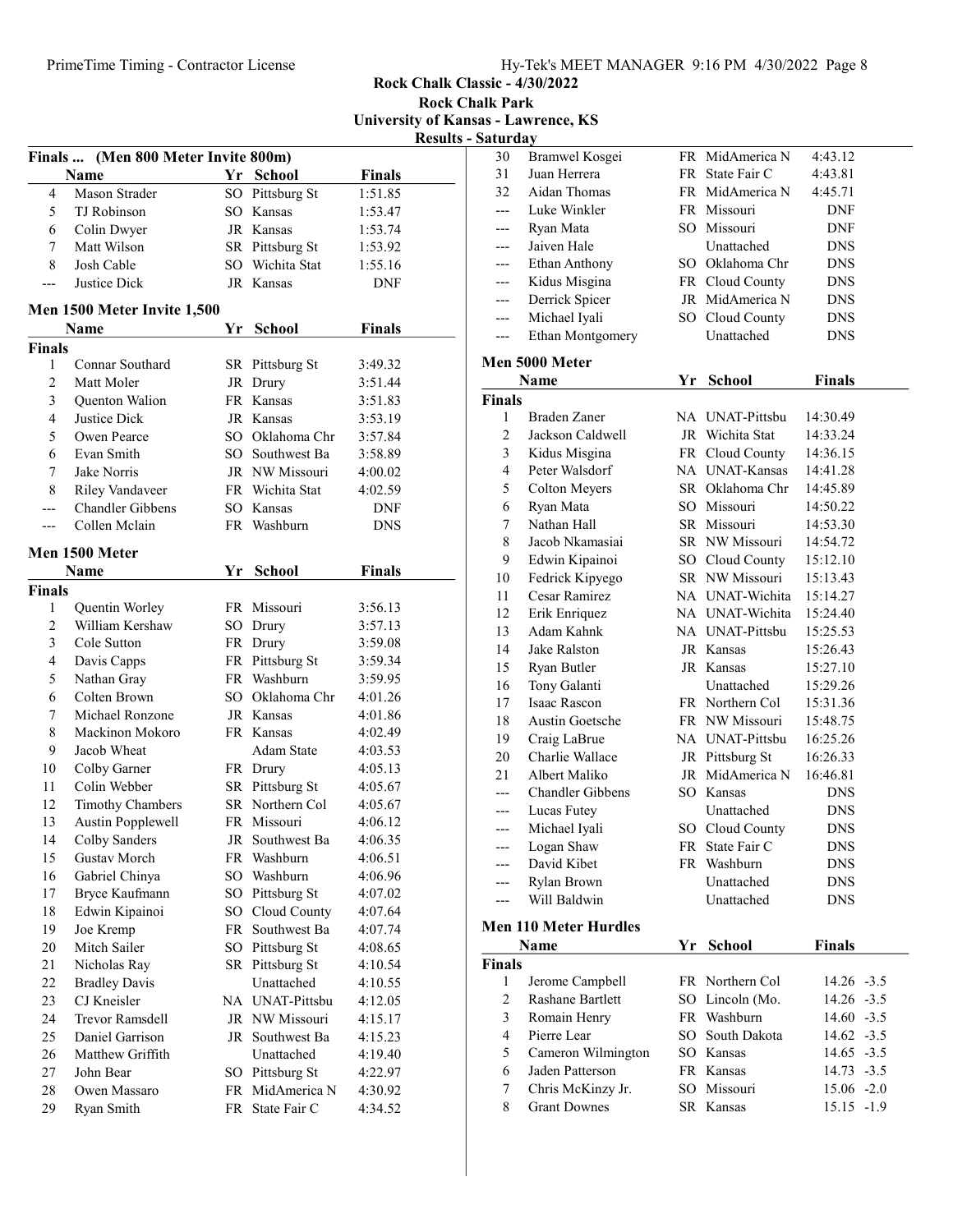Rock Chalk Classic - 4/30/2022 Rock Chalk Park

University of Kansas - Lawrence, KS Results - Saturday

|                |                                 |        |                 |               | resun     |
|----------------|---------------------------------|--------|-----------------|---------------|-----------|
|                | Finals  (Men 110 Meter Hurdles) |        |                 |               |           |
|                | Name                            |        | Yr School       | <b>Finals</b> |           |
| 9              | Malachi Pipkin                  |        | SO Missouri Sou | 15.31         | $-1.9$    |
| 10             | Dustin Jarboe                   |        | SR MidAmerica N | 15.37 -1.9    |           |
| 11             | Josh Donahoe                    |        | JR South Dakota | 15.38 -1.9    |           |
| 12             | Bladen Hancock                  |        | SO Southwest Ba | 15.48 -2.0    |           |
| 13             | Clay Eckert                     |        | JR Kansas       | $15.51 - 1.9$ |           |
| 14             | <b>Anson Moses</b>              |        | FR Cloud County | $15.70 -1.9$  |           |
| 15             | <b>Steven Cross</b>             |        | JR Northern Col | 15.71 -2.0    |           |
| 16             | Jalen McGee                     |        | Unattached      | 15.73         | $-1.9$    |
| 17             | Braden Richardson               |        | SR Ottawa       | 15.79 -1.9    |           |
| 18             | Chaney Martin                   |        | SO Oklahoma Chr | 15.81 -2.0    |           |
| 19             | Andrew Betton                   |        | SO Cloud County | 15.91 -2.0    |           |
| 20             | Kolby Caster                    |        | SO Wichita Stat | $15.93 - 2.0$ |           |
| 21             | Alex Samples                    |        | SO Oklahoma Chr | $16.31 - 2.0$ |           |
| 22             | <b>Bryce Risner</b>             |        | SO Northern Col | $16.88 - 0.9$ |           |
| 23             | Deandre Elliot                  |        | FR Cloud County | $17.02 -0.9$  |           |
| 24             | Brayden Housh                   |        | FR Southwest Ba | 17.12 -0.9    |           |
| ---            | Troy Whyte                      |        | SO Lincoln (Mo. |               | $FS -3.5$ |
| ---            | Wyatt Leutzinger                |        | NA UNAT-Wichita | DNS -0.9      |           |
| ---            | George Jackson                  |        | SO Kansas       | DNS -3.5      |           |
| ---            | Davit Lukava                    | $SO^-$ | Cloud County    | DNS -2.0      |           |
|                | <b>Men 400 Meter Hurdles</b>    |        |                 |               |           |
|                |                                 |        |                 |               |           |
|                | Name                            | Yr     | <b>School</b>   | <b>Finals</b> |           |
| <b>Finals</b>  |                                 |        |                 |               |           |
| 1              | Kewani Campbell                 |        | SO Lincoln (Mo. | 52.16         |           |
| $\overline{c}$ | Henry Visser                    |        | SR Tulsa        | 52.33         |           |
| 3              | Yuben Goncalves                 |        | JR Wichita Stat | 52.88         |           |
| 4              | Zachary Charles                 |        | SO Missouri     | 54.84         |           |
| 5              | Ephraim Lerkin                  |        | SO Cloud County | 54.85         |           |
| 6              | Manny Phoulom-Smith             |        | JR South Dakota | 55.00         |           |
| 7              | <b>Rashane Bartlett</b>         |        | SO Lincoln (Mo. | 55.23         |           |
| 8              | Elias Rivera                    |        | FR Cloud County | 55.70         |           |
| 9              | Pierre Lear                     |        | SO South Dakota | 56.00         |           |
| 10             | Tegan Bock                      |        | FR South Dakota | 56.05         |           |
| 11             | Josh Donahoe                    |        | JR South Dakota | 57.58         |           |
| 12             | Corbin Smith                    |        | SO NW Missouri  | 57.86         |           |
| 13             | Chris McKinzy Jr.               |        | SO Missouri     | 59.09         |           |
| 14             | <b>Bryce Risner</b>             |        | SO Northern Col | 59.32         |           |
|                | Shanthamoi Brown                |        | SO Lincoln (Mo. | DQ            |           |
|                | <b>Emmanuel Okwuone</b>         |        | SR Tulsa        | DQ            |           |
|                | Ashire Rhodes                   |        | JR MidAmerica N | <b>DNS</b>    |           |
|                | Kennard Issac                   |        | SO Ottawa       | <b>DNS</b>    |           |
|                | Eduardo Orozco                  |        | SR Ottawa       | <b>DNS</b>    |           |
|                | Davit Lukava                    |        | SO Cloud County | <b>DNS</b>    |           |
|                | Men 3000 Meter Steeplechase     |        |                 |               |           |
|                |                                 |        |                 |               |           |
|                | Name                            | Υr     | School          | Finals        |           |
| <b>Finals</b>  |                                 |        |                 |               |           |
| 1              | Bryce Grahn                     |        | SR Pittsburg St | 8:57.46       |           |
| 2              | Royce Fisher                    |        | FR Missouri     | 9:14.84       |           |
| 3              | <b>Teddy Buckley</b>            |        | SO Kansas       | 9:25.19       |           |
| 4              | Eric Gawlick                    |        | SR Kansas       | 9:33.65       |           |
| 5              | Christopher Stone               |        | NA UNAT-Kansas  | 9:37.01       |           |

| 6              | Carson Eve                      |    | NA UNAT-Pittsbu                | 9:39.71           |  |  |  |  |
|----------------|---------------------------------|----|--------------------------------|-------------------|--|--|--|--|
| 7              | Asher Moen                      |    | FR Wichita Stat                | 9:42.78           |  |  |  |  |
| 8              | Elmer Sotelo                    |    | FR Cloud County                | 10:05.59          |  |  |  |  |
| 9              | Liam Lynch                      |    | SR Drury                       | 10:15.96          |  |  |  |  |
| 10             | <b>Riley Hedges</b>             |    | FR Pittsburg St                | 10:18.45          |  |  |  |  |
| 11             | Carter Adams                    |    | SO Southwest Ba                | 10:21.56          |  |  |  |  |
| 12             | Linus Limo                      |    | SO Cloud County                | 10:31.54          |  |  |  |  |
| 13             | Damion Mujica                   |    | FR MidAmerica N                | 10:49.74          |  |  |  |  |
| 14             | Juan Ballesteros                |    | JR MidAmerica N                | 11:00.93          |  |  |  |  |
| 15             | Griffin Chesire                 |    | SO Oklahoma Chr                | 11:01.00          |  |  |  |  |
| ---            | Nicholas Ray                    |    | SR Pittsburg St                | <b>DNF</b>        |  |  |  |  |
|                |                                 |    |                                |                   |  |  |  |  |
|                | Men 4x100 Meter Relay           |    |                                |                   |  |  |  |  |
|                | Team                            |    | <b>Relay</b>                   | <b>Finals</b>     |  |  |  |  |
| <b>Finals</b>  |                                 |    |                                |                   |  |  |  |  |
| 1              | Kansas                          |    |                                | 41.00             |  |  |  |  |
| $\mathfrak{2}$ | Tulsa                           |    |                                | 41.14             |  |  |  |  |
| 3              | South Dakota St.                |    |                                | 41.38             |  |  |  |  |
| $\overline{4}$ | NW Missouri                     |    |                                | 41.41             |  |  |  |  |
| 5              | Cloud County CC                 |    |                                | 41.75             |  |  |  |  |
| 6              | Kansas                          |    | Β                              | 41.76             |  |  |  |  |
| 7              | Ottawa                          |    |                                | 42.12             |  |  |  |  |
| 8              | Northern Colorado               |    |                                | 42.23             |  |  |  |  |
| 9              | MidAmerica Nazarene             |    |                                | 42.63             |  |  |  |  |
| ---            | Lincoln (Mo.)                   |    |                                | <b>DNF</b>        |  |  |  |  |
| ---            | Wichita State                   |    |                                | <b>DNS</b>        |  |  |  |  |
| ---            | Cloud County CC                 |    | B                              | <b>DNS</b>        |  |  |  |  |
|                |                                 |    |                                |                   |  |  |  |  |
|                | Men 4x400 Meter Relay           |    |                                |                   |  |  |  |  |
|                | Team                            |    | Relay                          | Finals            |  |  |  |  |
| <b>Finals</b>  |                                 |    |                                |                   |  |  |  |  |
| 1              | Cloud County CC                 |    |                                | 3:14.29           |  |  |  |  |
| $\mathfrak{2}$ | Cloud County CC                 |    | Β                              | 3:16.75           |  |  |  |  |
| 3              | Wichita State                   |    |                                | 3:17.28           |  |  |  |  |
| $\overline{4}$ | Kansas                          |    | Β                              | 3:18.33           |  |  |  |  |
| 5              | Tulsa                           |    |                                | 3:20.22           |  |  |  |  |
| 6              | Cloud County CC                 |    | $\mathcal{C}$                  | 3:22.50           |  |  |  |  |
| 7              | Southwest Baptist               |    |                                | 3:23.12           |  |  |  |  |
| 8              | Wichita State                   |    | Β                              | 4:29.22           |  |  |  |  |
|                |                                 |    |                                |                   |  |  |  |  |
|                | Men High Jump                   |    |                                |                   |  |  |  |  |
|                | Name                            | Yr | <b>School</b>                  | <b>Finals</b>     |  |  |  |  |
| <b>Finals</b>  |                                 |    |                                |                   |  |  |  |  |
| 1              | Devin Loudermilk                |    | FR Kansas                      | 2.13m             |  |  |  |  |
| $\overline{c}$ | <b>Brady Palen</b>              |    | SO Wichita Stat                | 2.10 <sub>m</sub> |  |  |  |  |
| 3              | Davis Dubbert                   |    | JR Wichita Stat                | 2.05 <sub>m</sub> |  |  |  |  |
| $\overline{4}$ | Hadyn Bieling                   |    | FR Ottawa                      | 1.95m             |  |  |  |  |
| 4              | Wyatt Thiel                     |    | SO Oklahoma Chr                | 1.95m             |  |  |  |  |
| 6              | <b>Conner Powers</b>            |    | SO South Dakota                | 1.95m             |  |  |  |  |
| 7              | Zachary Biel                    |    | FR Kansas                      | 1.90 <sub>m</sub> |  |  |  |  |
| 8              | Wyatt Irwin                     |    | FR State Fair C                | 1.90 <sub>m</sub> |  |  |  |  |
| 8              | Alex Samples                    |    | SO Oklahoma Chr                | 1.90 <sub>m</sub> |  |  |  |  |
| 10             | <b>Weston Lewis</b>             |    | JR Wichita Stat                | 1.85m             |  |  |  |  |
| ---<br>.       | Tom Haug<br><b>Steven Cross</b> |    | JR Washburn<br>JR Northern Col | NH<br>NΗ          |  |  |  |  |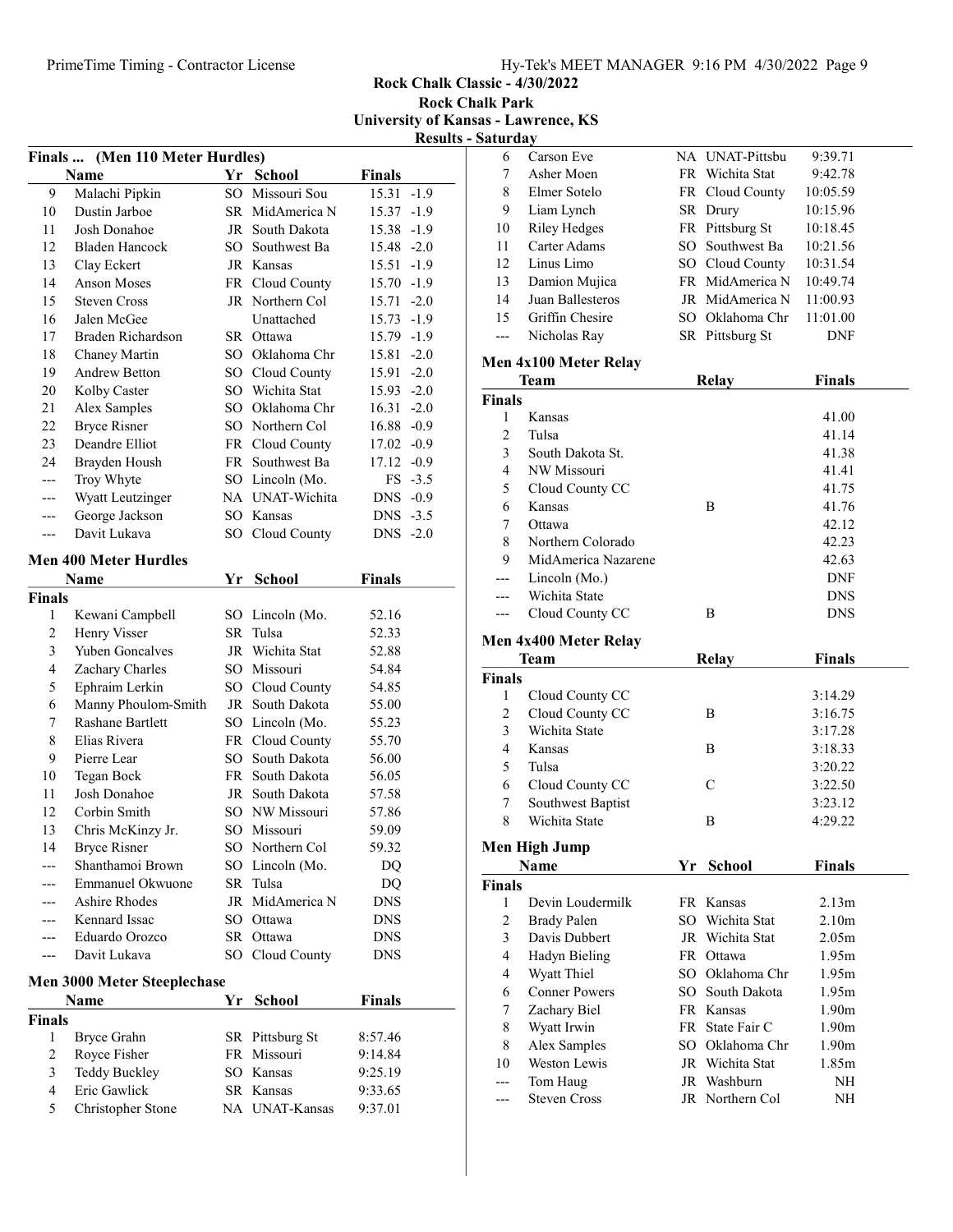Rock Chalk Classic - 4/30/2022

Rock Chalk Park University of Kansas - Lawrence, KS

|  | <b>Results - Saturday</b> |
|--|---------------------------|
|  |                           |

|                         |                                 |      |                 |               | ixcəuit |
|-------------------------|---------------------------------|------|-----------------|---------------|---------|
|                         | <b>Men Pole Vault B Section</b> |      |                 |               |         |
|                         | <b>Name</b>                     | Yr   | <b>School</b>   | <b>Finals</b> |         |
| <b>Finals</b>           |                                 |      |                 |               |         |
| 1                       | Alexander Jung                  |      | FR Kansas       | 4.67m         |         |
| $\overline{c}$          | Ian Richmond                    |      | SO NW Missouri  | 4.67m         |         |
| 3                       | Ben Okraska                     |      | FR Cloud County | 4.52m         |         |
| 4                       | Chaney Martin                   |      | SO Oklahoma Chr | 4.37m         |         |
| 5                       | Clay Eckert                     |      | JR Kansas       | 4.37m         |         |
| 6                       | Josh Clark                      |      | FR NW Missouri  | 4.22m         |         |
| 7                       | <b>Grant Downes</b>             |      | SR Kansas       | 4.22m         |         |
|                         | Matthew Katz                    |      | SO South Dakota | <b>NH</b>     |         |
|                         | Eli Newman                      |      | FR Wichita Stat | NH            |         |
|                         | Jaden Peters                    |      | FR South Dakota | NH            |         |
|                         | Kolby Caster                    |      | SO Wichita Stat | <b>DNS</b>    |         |
| ---                     | <b>Steven Cross</b>             |      | JR Northern Col | <b>DNS</b>    |         |
| ---                     | Alex Samples                    |      | SO Oklahoma Chr | DNS           |         |
| ---                     | Wyatt Leutzinger                |      | NA UNAT-Wichita | DNS           |         |
|                         | <b>Men Pole Vault</b>           |      |                 |               |         |
|                         | Name                            | Yr   | <b>School</b>   | <b>Finals</b> |         |
| Finals                  |                                 |      |                 |               |         |
| 1                       | Luke Winder                     |      | Unattached      | 5.42m         |         |
| 2                       | Zach Bradford                   |      | JR Kansas       | 5.42m         |         |
| 3                       | Tyler Loontjer                  |      | Unattached      | 5.27m         |         |
| 4                       | <b>Trent Francom</b>            |      | SR South Dakota | 5.12m         |         |
| 5                       | Andrew Saloga                   |      | SO Kansas       | 5.12m         |         |
| 6                       | Kyle Rogers                     |      | SR Kansas       | 4.97m         |         |
| 7                       | Drake Burton                    |      | JR Nebraska     | 4.97m         |         |
| 8                       | Jake Freidel                    |      | SO Kansas       | 4.82m         |         |
| 9                       | Colton Emeott                   |      | FR Nebraska     | 4.82m         |         |
| ---                     | Garrison Hughes                 |      | JR Nebraska     | NΗ            |         |
| ---                     | Bradey Koolen                   |      | FR Kansas       | NΗ            |         |
| ---                     | Clayton Simms                   |      | FR Kansas       | DNS           |         |
|                         |                                 |      |                 |               |         |
|                         | Men Long Jump                   |      |                 |               |         |
|                         | Name                            | Yr   | <b>School</b>   | <b>Finals</b> |         |
| Finals                  |                                 |      |                 |               |         |
| 1                       | Tre Manning                     | JR   | South Dakota    | 7.29m 0.7     |         |
| $\overline{c}$          | Connor Last                     | SO - | Washburn        | 7.11m 3.2     |         |
| 3                       | Kizan David                     |      | SR Lincoln (Mo. | 7.11m 1.3     |         |
| $\overline{\mathbf{4}}$ | Jalen McGee                     |      | Unattached      | 7.10m 3.5     |         |
| 5                       | Jaden Patterson                 |      | FR Kansas       | $7.07m$ 1.0   |         |
| 6                       | Josh Hopkins                    |      | SO Washburn     | 7.06m 2.6     |         |
| 7                       | <b>Tyler Pride</b>              |      | JR Kansas       | $6.98m - 0.2$ |         |
| 8                       | Morgan Conner                   |      | FR Wichita Stat | 6.97m         | $+0.0$  |
| 9                       | Creed Puyear                    |      | SO Kansas       | 6.90m         | 7.3     |
| 10                      | Marcus Klein                    |      | SR NW Missouri  | $6.87m$ 0.6   |         |
| 11                      | Welre Olivier                   |      | SO Northern Col | $6.84m -2.6$  |         |
| 12                      | Timothy Nyinguan                |      | SO Cloud County | $6.79m$ 0.9   |         |
| 13                      | Joshua O'Brien                  |      | SR MidAmerica N | 6.74m 1.9     |         |
| 14                      | Daniel Clarke                   |      | SR South Dakota | $6.74m - 0.7$ |         |

15 6.72m 2.5 Tyler Thimsen SR Northern Col 16 6.65m -1.8 Narindra Rafidimalala SO Cloud County 17 Joel Dos Santos FR NW Missouri 6.56m 0.1

| 18                      | Michael Pearl            |    | JR Washburn     | $6.47m -2.6$      |         |
|-------------------------|--------------------------|----|-----------------|-------------------|---------|
| 19                      | Wyatt Thiel              |    | SO Oklahoma Chr | $6.12m$ 0.5       |         |
| 20                      | Maccee Reed              |    | SR Northern Col | $6.10m$ 1.1       |         |
| 21                      | Wyatt Irwin              |    | FR State Fair C | 5.86m -1.4        |         |
| 22                      | Andrew Betton            |    | SO Cloud County | 5.79m 0.8         |         |
| 23                      | Deandre Elliot           |    | FR Cloud County | 5.45m NWI         |         |
| ---                     | <b>Brad Davies-Pughe</b> |    | FR Cloud County | <b>FOUL</b>       |         |
| ---                     | <b>Steven Cross</b>      |    | JR Northern Col | <b>FOUL</b>       |         |
| ---                     | Thierry N'Seboko         |    | SR Northern Col | <b>FOUL</b>       |         |
| ---                     | George Jackson           |    | SO Kansas       | DNS NWI           |         |
| ---                     | Tim Ballah               |    | JR MidAmerica N |                   | DNS NWI |
| ---                     | Dowdy Elazarig           |    | SO Wichita Stat | DNS NWI           |         |
| ---                     | Torrion Montgomery       |    | SO Oklahoma Chr | DNS NWI           |         |
| ---                     | Pau Borillo-Febrer       |    | FR Washburn     | DNS NWI           |         |
|                         |                          |    |                 |                   |         |
|                         | Men Triple Jump          |    |                 |                   |         |
|                         | Name                     | Yr | <b>School</b>   | <b>Finals</b>     |         |
| Finals                  |                          |    |                 |                   |         |
| 1                       | Qwazon Al-Khaliq         |    | SR Northern Col | $15.62m$ 4.0      |         |
| $\overline{c}$          | Welre Olivier            |    | SO Northern Col | $13.88m - 1.0$    |         |
| 3                       | Tyler Thimsen            |    | SR Northern Col | $13.67m - 2.1$    |         |
| $\overline{4}$          | <b>Tyler Goehring</b>    |    | FR South Dakota | 13.63m 1.7        |         |
| 5                       | Maccee Reed              |    | SR Northern Col | 12.65m 0.8        |         |
| ---                     | Dowdy Elazarig           |    | SO Wichita Stat |                   | DNS NWI |
| ---                     | Kizan David              |    | SR Lincoln (Mo. | DNS NWI           |         |
| ---                     | Goga Maglakelidze        |    | SO Cloud County | DNS NWI           |         |
| ---                     | Tristen Hanna            |    | SO South Dakota | DNS NWI           |         |
| ---                     | Joshua O'Brien           |    | SR MidAmerica N | DNS NWI           |         |
|                         | Men Shot Put             |    |                 |                   |         |
|                         | Name                     | Yr | <b>School</b>   | <b>Finals</b>     |         |
| Finals                  |                          |    |                 |                   |         |
| 1                       | Patrick Larrison         |    | JR Kansas       | 18.28m            |         |
| $\mathfrak{2}$          | Dawson Schroeder         |    | SO South Dakota | 16.88m            |         |
| 3                       | Dominick Etherington     |    | JR South Dakota | 16.73m            |         |
| $\overline{\mathbf{4}}$ | George Evans             |    | SR Kansas       | 16.05m            |         |
| 5                       | Rece Rowan               |    | FR Missouri     | 15.90m            |         |
| 6                       | Dae'Trell Gordon         |    | SR Wichita Stat | 15.63m            |         |
| 7                       | <b>Ridge Estes</b>       |    | FR Wichita Stat | 14.40m            |         |
| 8                       | David Hipshire           |    | SO NW Missouri  | 14.09m            |         |
| 9                       | Dimitrios Pavlidis       |    | FR Kansas       | 13.46m            |         |
| 10                      | Vincent Ugwoke           |    | FR Cloud County | 13.24m            |         |
| 11                      | <b>Grant Downes</b>      |    | SR Kansas       | 12.38m            |         |
| 12                      | Hudson Bailey            |    | FR Wichita Stat | 12.17m            |         |
| 13                      | Landon Mason             |    | FR State Fair C | 11.59m            |         |
| 14                      | Davis Mick               |    | FR Cloud County | 11.45m            |         |
| 15                      | <b>Tyler Moore</b>       |    | FR Haskell Indi | 10.79m            |         |
| 16                      | Clay Eckert              |    | JR Kansas       | 9.50 <sub>m</sub> |         |
| ---                     | <b>Steven Cross</b>      |    | JR Northern Col | <b>DNS</b>        |         |
|                         |                          |    |                 |                   |         |
|                         | <b>Men Discus Throw</b>  |    |                 |                   |         |
|                         | <b>Name</b>              | Yr | <b>School</b>   | <b>Finals</b>     |         |
| Finals                  |                          |    |                 |                   |         |
| 1                       | George Evans             |    | SR Kansas       | 54.74m            |         |
| $\overline{c}$          | Mitchell Weber           |    | SO Missouri     | 54.17m            |         |
|                         |                          |    |                 |                   |         |